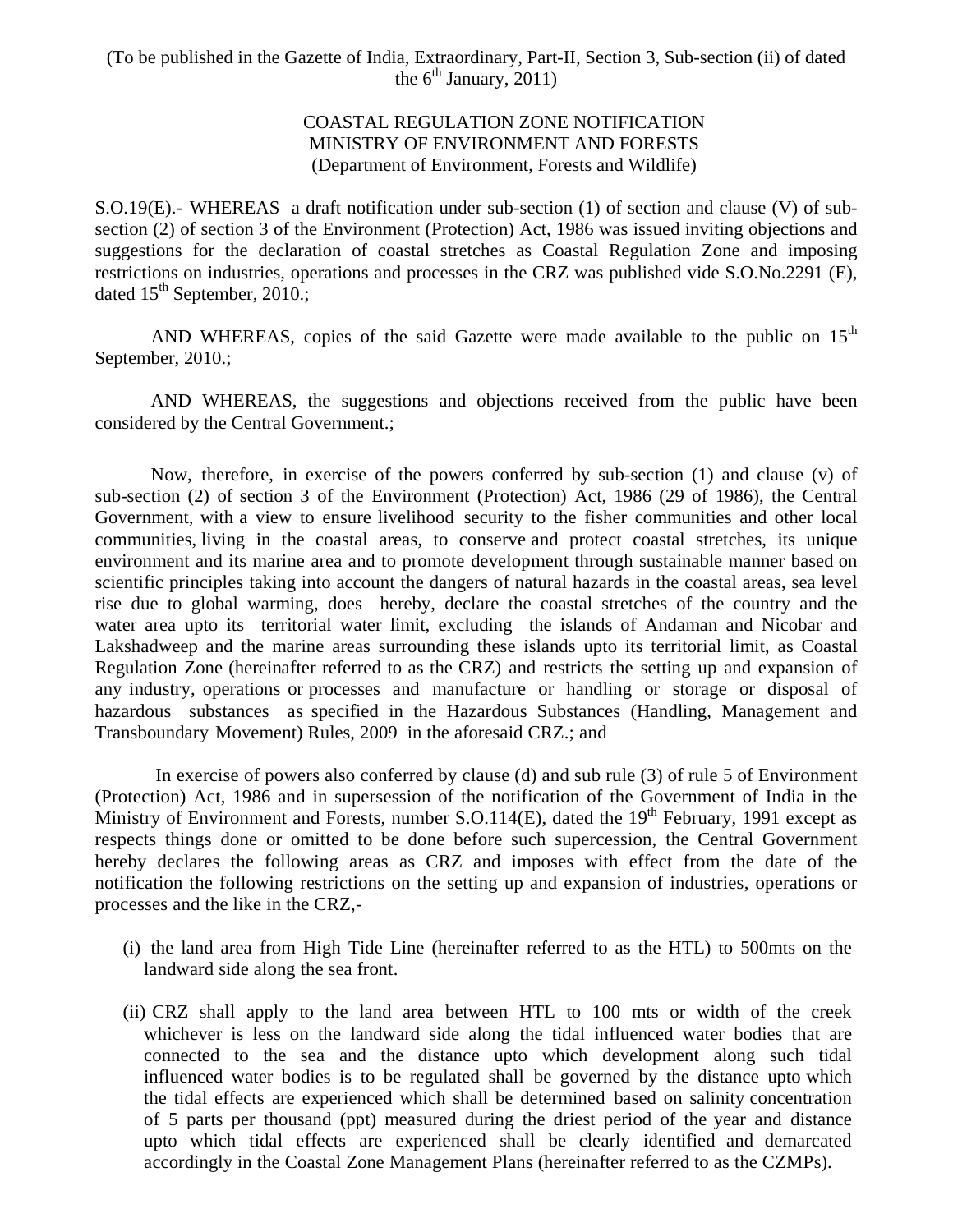- Explanation.- For the purposes of this sub-paragraph the expression tidal influenced water bodies means the water bodies influenced by tidal effects from sea, in the bays, estuaries, rivers, creeks, backwaters, lagoons, ponds connected to the sea or creeks and the like.
- (iii) the land area falling between the hazard line and 500mts from HTL on the landward side, in case of seafront and between the hazard line and 100mts line in case of tidal influenced water body the word 'hazard line' denotes the line demarcated by Ministry of Environment and Forests (hereinafter referred to as the MoEF) through the Survey of India (hereinafter referred to as the SoI) taking into account tides, waves, sea level rise and shoreline changes.
- (iv) land area between HTL and Low Tide Line (hereinafter referred to as the LTL) which will be termed as the intertidal zone.
- (v) the water and the bed area between the LTL to the territorial water limit (12 Nm) in case of sea and the water and the bed area between LTL at the bank to the LTL on the opposite side of the bank, of tidal influenced water bodies.

2. For the purposes of this notification, the HTL means the line on the land upto which the highest water line reaches during the spring tide and shall be demarcated uniformly in all parts of the country by the demarcating authority(s) so authorized by the MoEF in accordance with the general guidelines issued at Annexure-I. HTL shall be demarcated within one year from the date of issue of this notification.

3. Prohibited activities within CRZ,- The following are declared as prohibited activities within the CRZ,-

- (i) Setting up of new industries and expansion of existing industries except,-
	- (a) those directly related to waterfront or directly needing foreshore facilities;

*Explanation*: The expression "foreshore facilities" means those activities permissible under this notification and they require waterfront for their operations such as ports and harbours, jetties, quays, wharves, erosion control measures, breakwaters, pipelines, lighthouses, navigational safety facilities, coastal police stations and the like.;

- (b) projects of Department of Atomic Energy;
- (c) facilities for generating power by non-conventional energy sources and setting up of desalination plants in the areas not classified as CRZ-I(i) based on an impact assessment study including social impacts.;
- (d) development of green field Airport already permitted only at Navi Mumbai;
- (e) reconstruction, repair works of dwelling units of local communities including fishers in accordance with local town and country planning regulations.
- (ii) manufacture or handling oil storage or disposal of hazardous substance as specified in the notification of Ministry of Environment and Forests, No. S.O.594 (E), dated the 28<sup>th</sup> July 1989, S.O.No.966(E), dated the  $27<sup>th</sup>$  November, 1989 and GSR 1037 (E), dated the  $5<sup>th</sup>$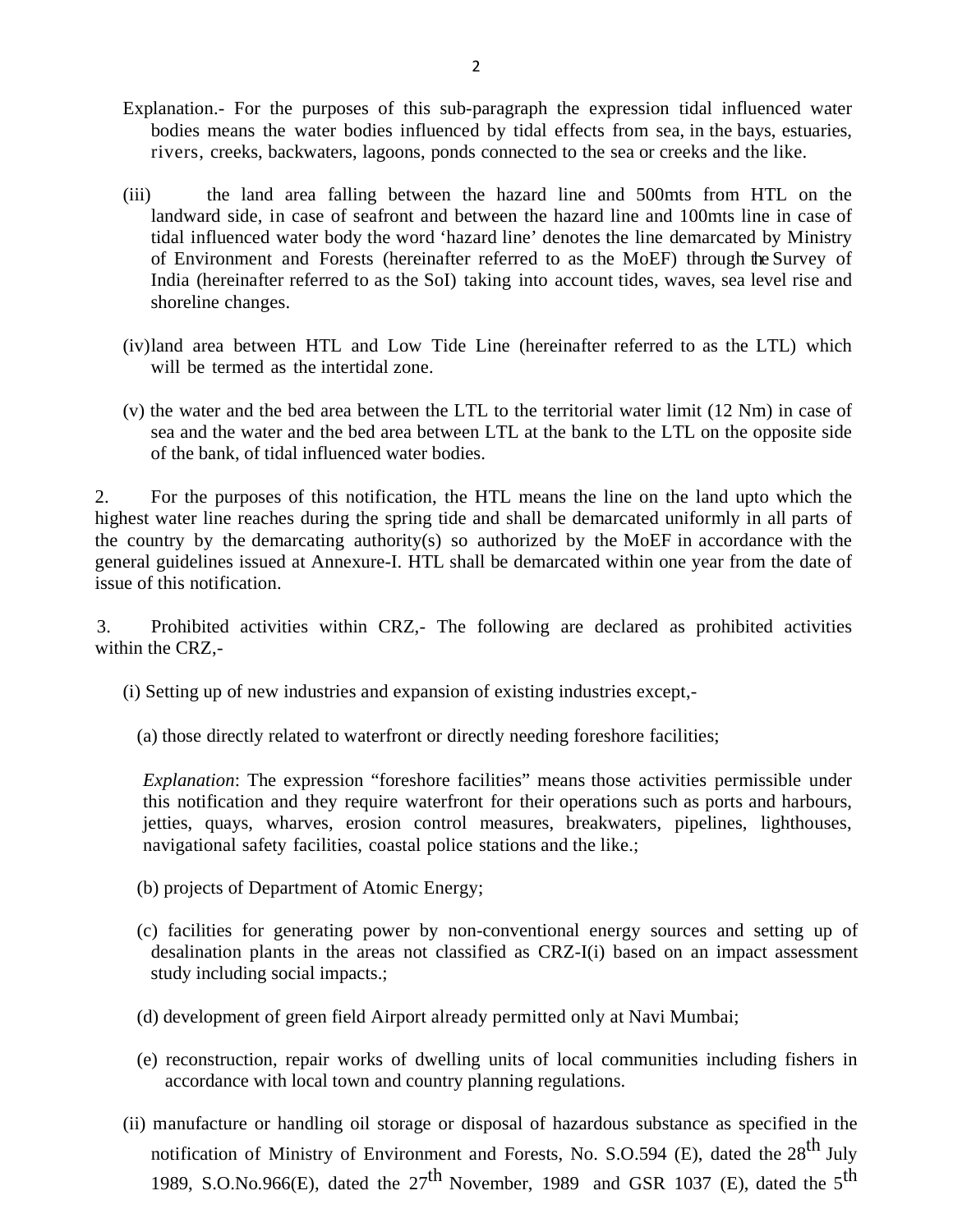December ,1989 except,-

- (a) transfer of hazardous substances from ships to ports, terminals and refineries and vice versa;
- (b) facilities for receipt and storage of petroleum products and liquefied natural gas as specified in Annexure-II appended to this notification and facilities for regasification of Liquefied Natural Gas (hereinafter referred to as the LNG) in the areas not classified as CRZ- I(i) subject to implementation of safety regulations including guidelines issued by the Oil Industry Safety Directorate in the Ministry of Petroleum and Natural Gas and guidelines issued by MoEF and subject to further terms and conditions for implementation of ameliorative and restorative measures in relation to environment as may be stipulated by in MoEF.

Provided that facilities for receipt and storage of fertilizers and raw materials required for manufacture of fertilizers like ammonia, phosphoric acid, sulphur, sulphuric acid, nitric acid and the like, shall be permitted within the said zone in the areas not classified as CRZ-I(i).

- (iii) Setting up and expansion of fish processing units including warehousing except hatchery and natural fish drying in permitted areas:
- (iv) Land reclamation, bunding or disturbing the natural course of seawater except those,-
	- (a) required for setting up, construction or modernisation or expansion of foreshore facilities like ports, harbours, jetties, wharves, quays, slipways, bridges, sealink, road on stilts, and such as meant for defence and security purpose and for other facilities that are essential for activities permissible under the notification;
	- (b) measures for control of erosion, based on scientific including Environmental Impact Assessment (hereinafter referred to as the EIA) studies
	- (c) maintenance or clearing of waterways, channels and ports, based on EIA studies;
	- (d) measures to prevent sand bars, installation of tidal regulators, laying of storm water drains or for structures for prevention of salinity ingress and freshwater recharge based on carried out by any agency to be specified by MoEF.
- (v) Setting up and expansion of units or mechanism for disposal of wastes and effluents except facilities required for,-
	- (a) discharging treated effluents into the water course with approval under the Water (Prevention and Control of Pollution) Act, 1974 (6 of 1974);
	- (b) storm water drains and ancillary structures for pumping;
	- (c) treatment of waste and effluents arising from hotels, beach resorts and human settlements located in CRZ areas other than CRZ-I and disposal of treated wastes and effluents;
- (vi) Discharge of untreated waste and effluents from industries, cities or towns and other human settlements. The concerned authorities shall implement schemes for phasing out existing discharge of this nature, if any, within a time period not exceeding two years from the date of issue of this notification.
- (vii) Dumping of city or town wastes including construction debris, industrial solid wastes, fly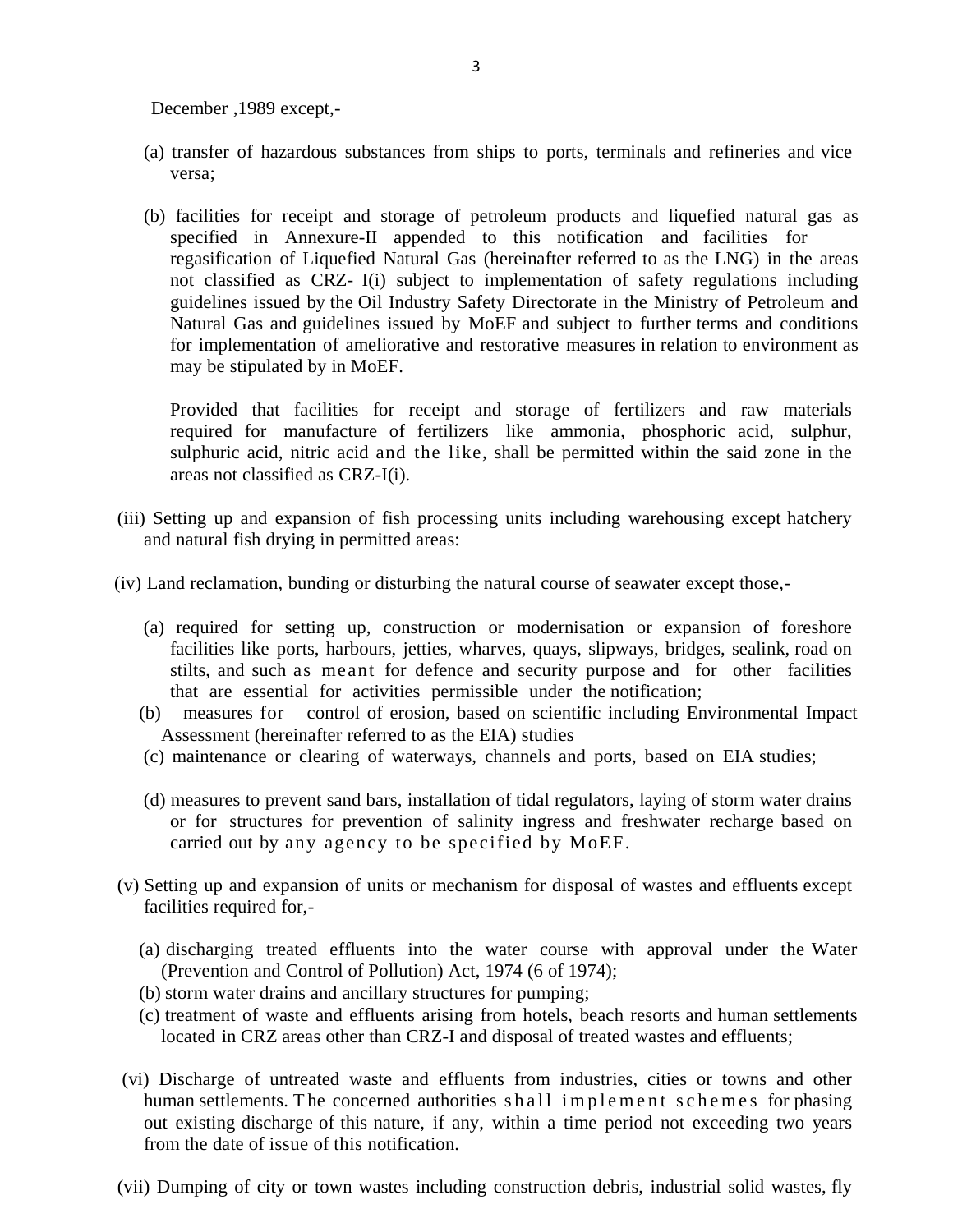ash for the purpose of land filling and the like and the concerned authority shall implement schemes for phasing out any existing practice, if any, shall be phased out within a period of one year from date of commencement of this notification.

- Note:-The MoEF will issue a separate instruction to the State Governments and Union territory Administration in respect of preparation of Action Plans and their implementation as also monitoring including the time schedule thereof, in respect of paras (v), (vi) and (vii).
- (viii) Port and harbour projects in high eroding stretches of the coast, except those projects classified as strategic and defence related in terms of EIA notification, 2006 identified by MoEF based on scientific studies and in consultation with the State Government or the Union territory Administration.
- (ix) Reclamation for commercial purposes such as shopping and housing complexes, hotels and entertainment activities.
- (x) Mining of sand, rocks and other sub-strata materials except,-
	- (a)those rare minerals not available outside the CRZ area,
	- (b) exploration and exploitation of Oil and Natural Gas.
- (xi) Drawl of groundwater and construction related thereto, within 200mts of HTL; except the following:-
	- (a) in the areas which are inhabited by the local communities and only for their use.
	- (b) In the area between  $200$ mts-500mts zone the drawl of groundwater shall be permitted only when done manually through ordinary wells for drinking, horticulture, agriculture and fisheries and where no other source of water is available.
	- Note:-Restrictions for such drawl may be imposed by the Authority designated by the State Government and Union territory Administration in the areas affected by sea water intrusion.
- (xi) Construction activities in CRZ-I except those specified in para 8 of this notification.
- (xiii) Dressing or altering the sand dunes, hills, natural features including landscape changes for beautification, recreation and other such purpose.
- (xiv) Facilities required for patrolling and vigilance activities of marine/coastal police stations.

4. Regulation of permissible activities in CRZ area.- The following activities shall be regulated except those prohibited in para 3 above,-

- (i)(a) clearance shall be given for any activity within the CRZ only if it requires waterfront and foreshore facilities;
- (b) for those projects which are listed under this notification and also attract EIA notification, 2006 (S.O.1533 (E), dated the  $14<sup>th</sup>$  September, 2006), for such projects clearance under EIA notification only shall be required subject to being recommended by the concerned State or Union territory Coastal Zone Management Authority (hereinafter referred to as the CZMA).
- (c) Housing schemes in CRZ as specified in paragraph 8 of this notification;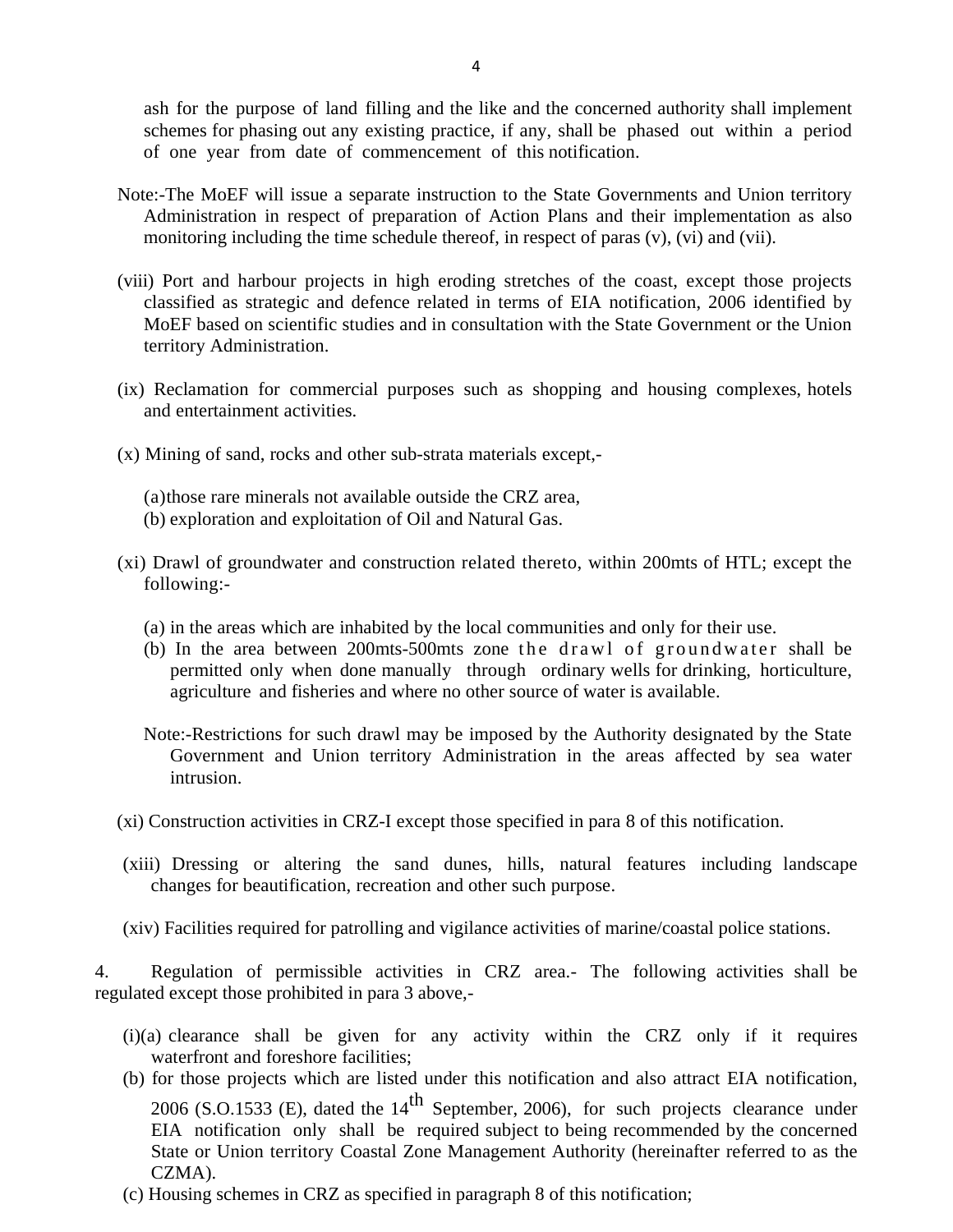- (d) Construction involving more than 20,000sq mts built-up area in CRZ-II shall be considered in accordance with EIA notification, 2006 and in case of projects less than 20,000sq mts built-up area shall be approved by the concerned State or Union territory Planning authorities in accordance with this notification after obtaining recommendations from the concerned CZMA and prior recommendations of the concern CZMA shall be essential for considering the grant of environmental clearance under EIA notification, 2006 or grant of approval by the relevant planning authority.
- (e) MoEF may under a specific or general order specify projects which require prior public hearing of project affected people.
- (f) construction and operation for ports and harbours, jetties, wharves, quays, slipways, ship construction yards, breakwaters, groynes, erosion control measures;
- (ii) the following activities shall require clearance from MoEF, namely:-
- (a) those activities not listed in the EIA notification, 2006.
- (b) construction activities relating to projects of Department of Atomic Energy or Defence requirements for which foreshore facilities are essential such as, slipways, jetties, wharves, quays; except for classified operational component of defence projects. Residential buildings, office buildings, hospital complexes, workshops of strategic and defence projects in terms of EIA notification, 2006.;
- (c) construction, operation of lighthouses;
- (d) laying of pipelines, conveying systems, transmission line;
- (e) exploration and extraction of oil and natural gas and all associated activities and facilities thereto;
- (f) Foreshore requiring facilities for transport of raw materials, facilities for intake of cooling water and outfall for discharge of treated wastewater or cooling water from thermal power plants. MoEF may specify for category of projects such as at (f), (g) and (h) of para 4;
- (g) Mining of rare minerals as listed by the Department of Atomic Energy;
- (h) Facilities for generating power by non-conventional energy resources, desalination plants and weather radars;
- (i) Demolition and reconstruction of (a) buildings of archaeological and historical importance, (ii) heritage buildings; and buildings under public use which means buildings such as for the purposes of worship, education, medical care and cultural activities;

4.2 Procedure for clearance of permissible activities.- All projects attracting this notification shall be considered for CRZ clearance as per the following procedure, namely:-

- (i) The project proponents shall apply with the following documents seeking prior clearance under CRZ notification to the concerned State or the Union territory Coastal Zone Management Authority,-
- (a) Form-1 (Annexure-IV of the notification);
- (b) Rapid EIA Report including marine and terrestrial component except for construction projects listed under 4(c) and (d)
- (c) Comprehensive EIA with cumulative studies for projects in the stretches classified as low and medium eroding by MoEF based on scientific studies and in consultation with the State Governments and Union territory Administration;
- (d) Disaster Management Report, Risk Assessment Report and Management Plan;
- (e) CRZ map indicating HTL and LTL demarcated by o n e o f t h e authorized agency (as indicated in para 2) in 1:4000 scale;
- (f) Project layout superimposed on the above map indicated at (e) above;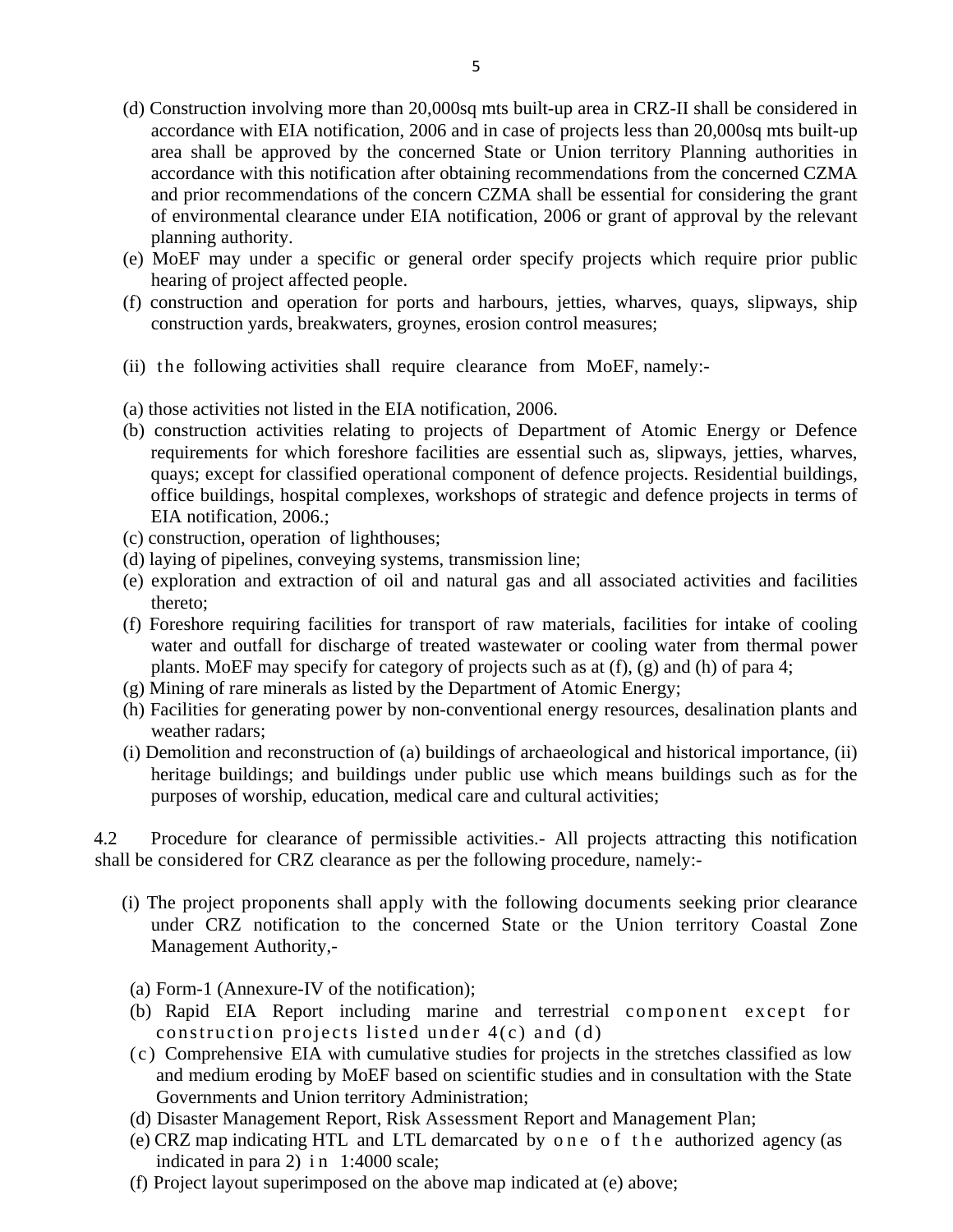- (g) The CRZ map normally covering 7km radius around the project site.
- (h) The CRZ map indicating the CRZ-I, II, III and IV areas including other notified ecologically sensitive areas;
- (i) No Objection Certificate from the concerned State Pollution Control Boards or Union territory Pollution Control Committees for the projects involving discharge of effluents, solid wastes, sewage and the like.;
- (ii) The concerned CZMA shall examine the above documents in accordance with the approved CZMP and in compliance with CRZ notification and make recommendations within a period of sixty days from date of receipt of complete application,-

(a) MoEF or State Environmental Impact Assessment Authority (hereinafter referred to as the SEIAA) as the case may be for the project attracting EIA notification, 2006; (b) MoEF for the projects not covered in the EIA notification, 2006 but attracting para 4(ii) of the CRZ notification;

- (iii) MoEF or SEIAA shall consider such projects for clearance based on the recommendations of the concerned CZMA within a period of sixty days.
- (vi) The clearance accorded to the projects under the CRZ notification shall be valid for the period of five years from the date of issue of the clearance for commencement of construction and operation.
- (v) F or Post clearance monitoring  $-$  (a) it shall be mandatory for the project proponent to submit half-yearly compliance reports in respect of the stipulated terms and conditions of the environmental clearance in hard and soft copies to the regulatory authority(s) concerned, on  $1<sup>st</sup>$  June and  $31<sup>st</sup>$  December of each calendar year and all such compliance reports submitted by the project proponent shall be published in public domain and its copies shall be given to any person on application to the concerned CZMA.
	- (b) the compliance report shall also be displayed on the website of the concerned regulatory authority.
- (vi) To maintain transparency in the working of the CZMAs it shall be the responsibility of the CZMA to create a dedicated website and post the agenda, minutes, decisions taken, clearance letters, violations, action taken on the violations and court matters including the Orders of the Hon'ble Court as also the approved CZMPs of the respective State Government or Union territory.
- 5. Preparation of Coastal Zone Management Plans.
	- (i) The MoEF may obtain the CZMPs prepared through the respective State Government or Union territory;
	- (ii) The CZMPs may be prepared by the coastal State Government or Union territory by engaging reputed and experienced scientific institution(s) or the agencies including the National Centre for Sustainable Coastal Management (hereinafter referred to as the NCSCM) of MoEF and in consultation with the concerned stakeholders;
	- (iii)The hazard line shall be mapped by MoEF through SoI all along the coastline of the country and the hazard line shall be demarcated taking into account, tide, waves, sea level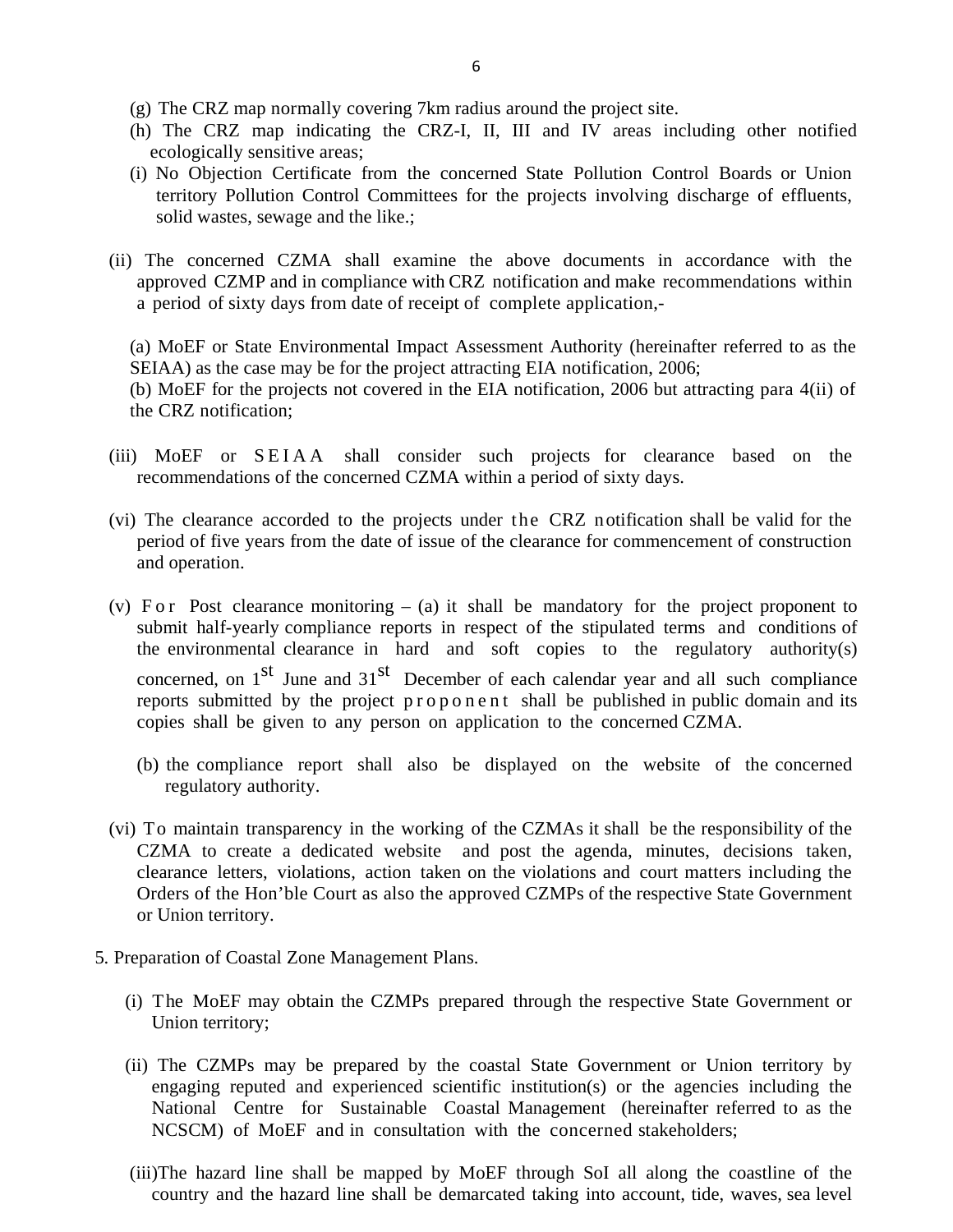rise and shoreline changes;

- (iv)For the purpose of depicting the flooding due to tides, waves and sea level rise in the next fifty and hundred years, the contour mapping of the coastline shall be carried out at 0.5m interval normally upto 7km from HTL on the landward side, and the shoreline changes shall be demarcated based on historical data by comparing the previous satellite imageries with the recent satellite imageries;
- (v) Mapping of the hazard line shall be carried out in 1:25,000 scale for macro level planning and 1:10,000 scale or cadastral scale for micro level mapping and the hazard line shall be taken into consideration while preparing the land use plan of the coastal areas;
- (vi)The coastal States and Union Territory will prepare within a period of twenty four months from the date of issue this notification, draft CZMPs in 1:25,000 scale map identifying and classifying the CRZ areas within the respective territories in accordance with the guidelines given in Annexure-I of the notification, which involve public consultation;
- (vii) The draft CZMPs shall be submitted by the State Government or Union territory to the concerned CZMA for appraisal, including appropriate consultations, and recommendations in accordance with the procedure(s) laid down in the Environment (Protection) Act, 1986;
- (viii) The State Government or Union territory CZMA shall submit the draft CZMPs to MoEF alongwith its recommendations on the CZMP within a period of six months after incorporating the suggestions and objections received from the stakeholders;
- $(ix) \text{MoEF}$  shall thereafter consider and approve the CZMPs within a period of four months from the date of receipt of the CZMPs complete in all respects;
- (x) All developmental activities listed in this notification shall be regulated by the State Government, Union Territory Administration, the local authority or the concerned CZMA within the framework of such approved CZMPs as the case may be in accordance with provisions of this notification;
- (xi) The CZMPs shall not normally be revised before a period of five years after which, the concerned State Government or the Union territory may consider undertaking revision of the maps following the above procedures;
- (xii) The CZMPs already approved under CRZ notification, 1991 shall be valid for a period of twenty four months unless the aforesaid period is extended by MoEF by a specific notification subject to such terms and conditions as may be specified therein.
- 6. Enforcement of the CRZ, notification, 2011-
	- (a) For the purpose of implementation and enforcement of the provisions this notification and compliance with conditions stipulated thereunder, the powers either original or delegated are available under Environment (Protection) Act, 1986 with the MoEF, State Government or the Union territory Administration NCZMA and SCZMAs;
	- (b) The composition, tenure and mandate of NCZMA and State Government or the Union territory CZMAs have already been notified by MoEF in terms of Orders of Hon'ble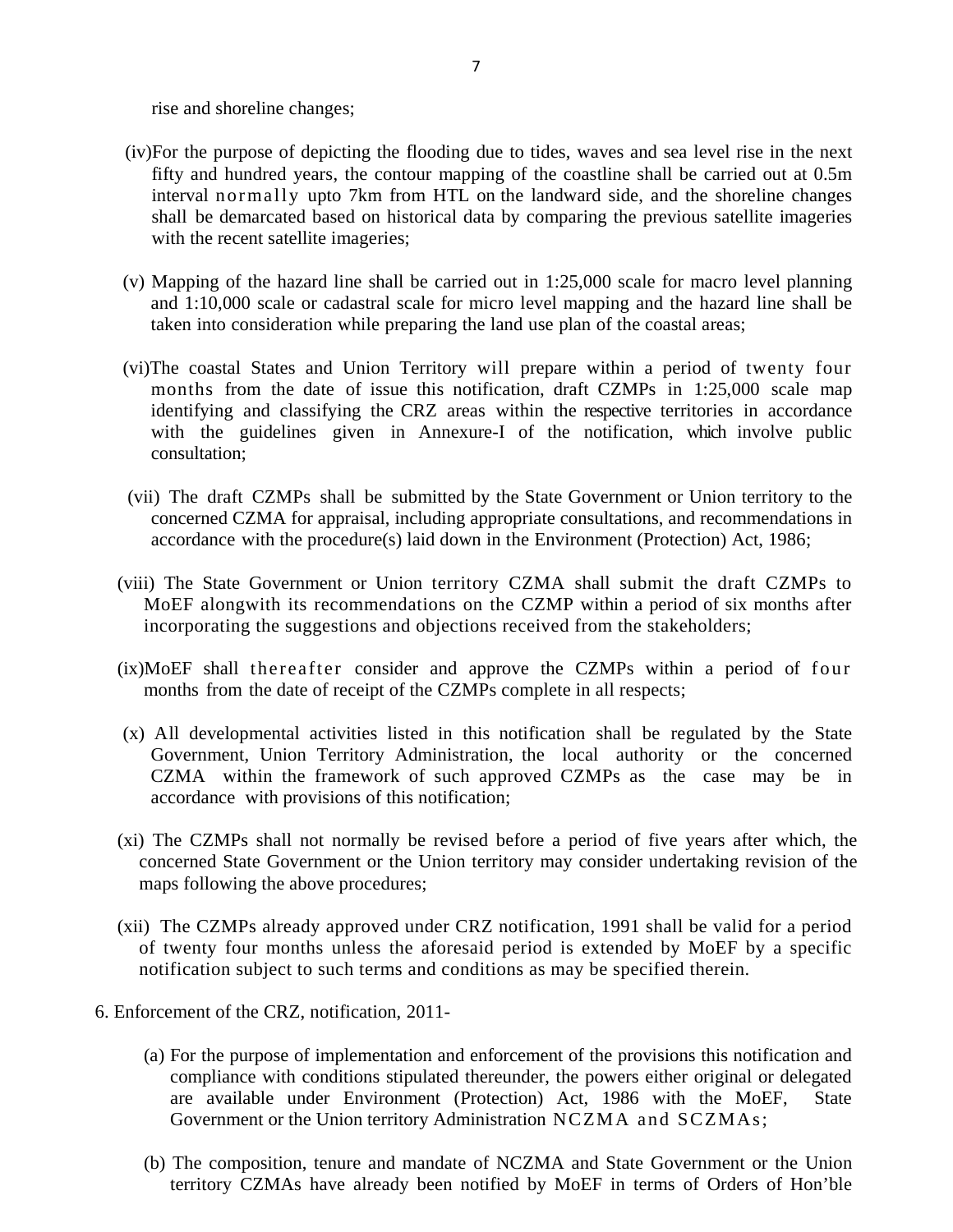Supreme Court in Writ Petition 664 of 1993;

- (c) the State Government or the Union territory CZMAs shall primarily be responsible for enforcing and monitoring of this notification and to assist in this task, the State Government and the Union territory shall constitute district level Committees under the Chairmanship of the District Magistrate concerned containing atleast three representatives of local traditional coastal communities including from fisherfolk;
- (d) The dwelling units of the traditional coastal communities including fisherfolk, tribals as were permissible under the provisions of the CRZ notification, 1991, but which have not obtained formal approval from concerned authorities under the aforesaid notification shall be considered by the respective Union territory CZMAs and the dwelling units shall be regularized subject to the following condition, namely-
	- (i) these are not used for any commercial activity
	- (ii) these are not sold or transferred to non-traditional coastal community.
- 7. Classification of the CRZ For the purpose of conserving and protecting the coastal areas and marine waters, the CRZ area shall be classified as follows, namely:-

 $(i)$  CRZ-I,-

- A. The areas that are ecologically sensitive and the geomorphological features which play a role in the maintaining the integrity of the coast,-
	- (a) Mangroves, in case mangrove area is more than 1000 sq mts, a buffer of 50meters along the mangroves shall be provided;
	- (b) Corals and coral reefs and associated biodiversity;
	- (c) Sand Dunes;
	- (d) Mudflats which are biologically active;
	- (e) National parks, marine parks, sanctuaries, reserve forests, wildlife habitats and other protected areas under the provisions of Wild Life (Protection) Act, 1972 (53 of 1972), the Forest (Conservation) Act, 1980 (69 of 1980) or Environment (Protection) Act, 1986 (29 of 1986); including Biosphere Reserves;
	- (f) Salt Marshes;
	- (g) Turtle nesting grounds;
	- (h) Horse shoe crabs habitats;
	- (i) Sea grass beds;
	- (j) Nesting grounds of birds;
	- (k) Areas or structures of archaeological importance and heritage sites.
- B. The area between Low Tide Line and High Tide Line;
- (ii) CRZ-II,-

The areas that have been developed upto or close to the shoreline.

*Explanation*.- For the purposes of the expression "developed area" is referred to as that area within the existing municipal limits or in other existing legally designated urban areas which are substantially built-up and has been provided with drainage and approach roads and other infrastructural facilities, such as water supply and sewerage mains;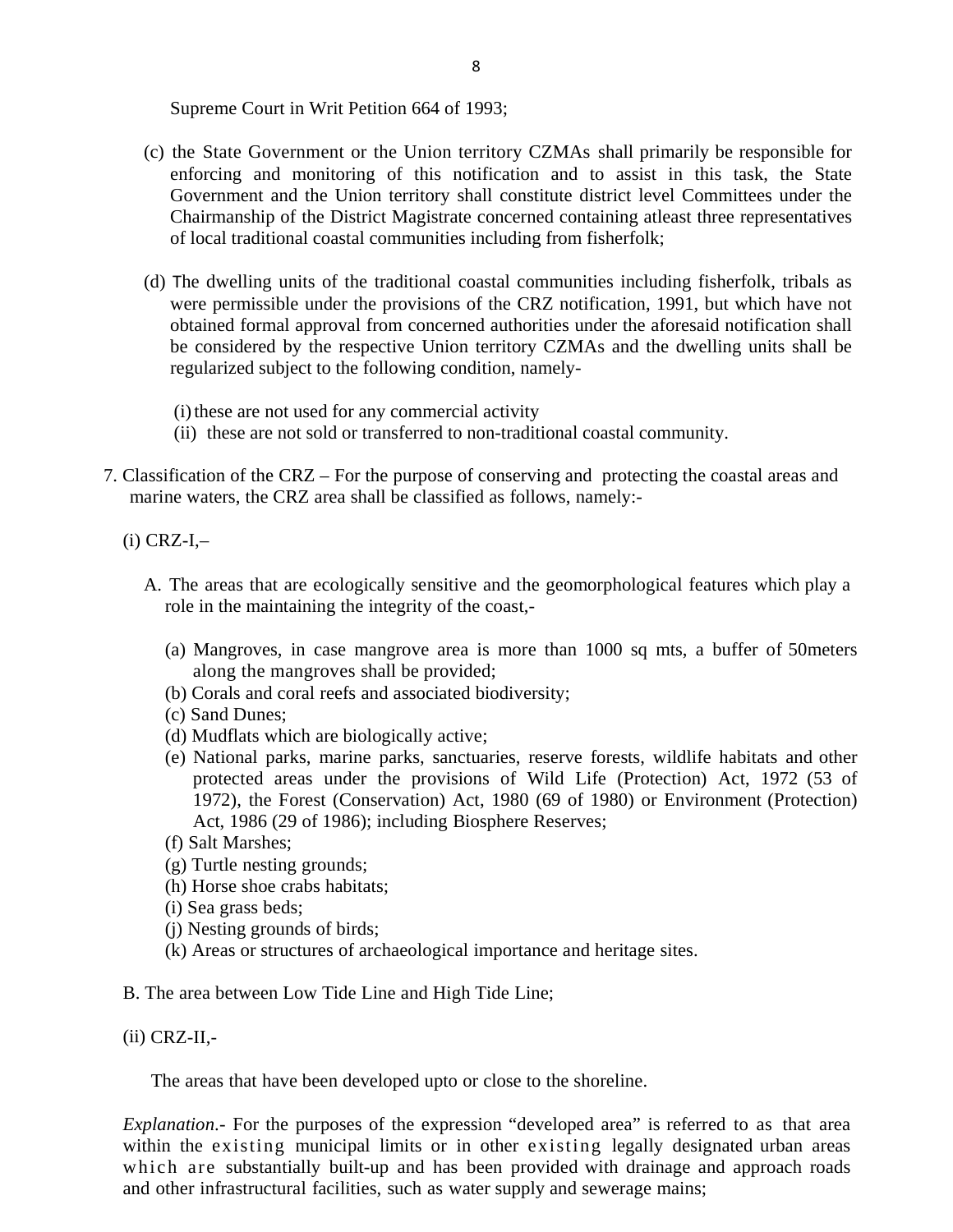(iii) CRZ-III,-

Areas that are relatively undisturbed and those do not belong to either CRZ-I or II which include coastal zone in the rural areas (developed and undeveloped) and also areas within municipal limits or in other legally designated urban areas, which are not substantially built up.

(iv.) *CRZ-IV,-*

- A. the water area from the Low Tide Line to twelve nautical miles on the seaward side;
- B. shall include the water area of the tidal influenced water body from the mouth of the water body at the sea upto the influence of tide which is measured as five parts per thousand during the driest season of the year.

(v) Areas requiring special consideration for the purpose of protecting the critical coastal environment and difficulties faced by local communities,-

- A. (i) CRZ area falling within municipal limits of Greater Mumbai; (ii) the CRZ areas of Kerala including the backwaters and backwater islands; (iii) CRZ areas of Goa.
- B. Critically Vulnerable Coastal Areas (CVCA) such as Sunderbans region of West Bengal and other ecologically sensitive areas identified as under Environment (Protection) Act, 1986 and managed with the involvement of coastal communities including fisherfolk.
- 8. Norms for regulation of activities permissible under this notification,-
	- (i) The development or construction activities in different categories of CRZ shall be regulated by the concerned CZMA in accordance with the following norms, namely:-
	- Note:- The word existing use hereinafter in relation to existence of various features or existence of regularisation or norms shall mean existence of these features or regularisation or norms as on 19.2.1991 wherein CRZ notification, was notified.
	- I. CRZ-I,-
		- (i) no new construction shall be permitted in CRZ-I except,-
			- (a) projects relating to Department of Atomic Energy;
			- (b) pipelines, conveying systems including transmission lines;
			- (c) facilities that are essential for activities permissible under CRZ-I;
			- (d) installation of weather radar for monitoring of cyclones movement and prediction by Indian Meteorological Department;
			- (e) construction of trans harbour sea link and without affecting the tidal flow of water, between LTL and HTL.
			- (f) development of green field airport already approved at only Navi Mumbai;
	- (ii) Areas between LTL and HTL which are not ecologically sensitive, necessary safety measures will be incorporated while permitting the following, namely:-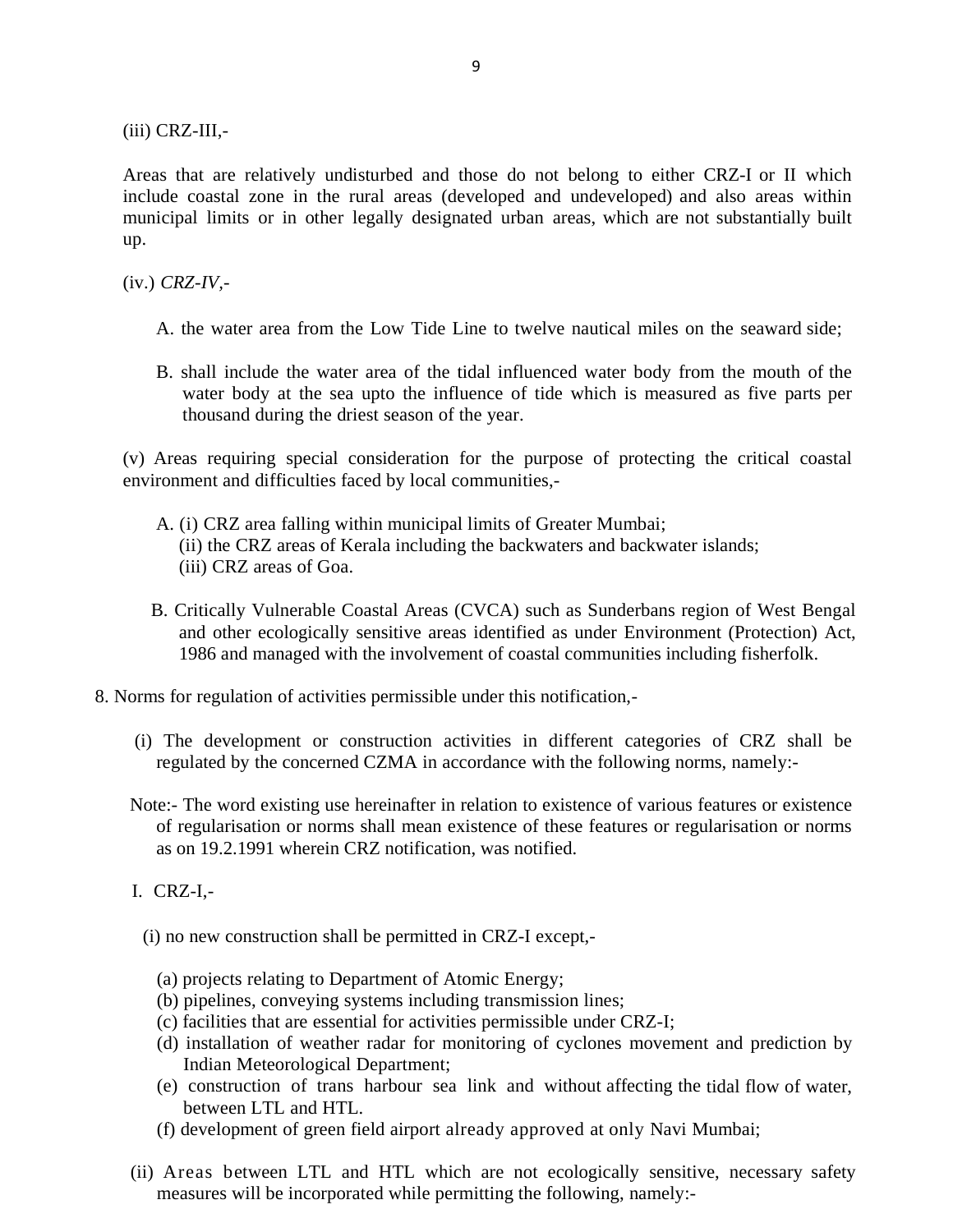(a) exploration and extraction of natural gas;

- (b) construction of dispensaries, schools, public rainshelter, community toilets, bridges, roads, jetties, water supply, drainage, sewerage which are required for traditional inhabitants living within the biosphere reserves after obtaining approval from concerned CZMA.
- (c) necessary safety measure shall be incorporated while permitting such developmental activities in the area falling in the hazard zone;
- (d) salt harvesting by solar evaporation of seawater;
- (e) desalination plants;
- (f) storage of non-hazardous cargo such as edible oil, fertilizers and food grain within notified ports;
- (g) construction of trans harbour sea links, roads on stilts or pillars without affecting the tidal flow of water.

### II. CRZ-II,-

- (i) buildings shall be permitted only on the landward side of the existing road, or on the landward side of existing authorized structures;
- (ii) b uildings permitted on the landward side of the existing and proposed roads or existing authorized structures shall be subject to the existing local town and country planning regulations including the 'existing' norms of Floor Space Index or Floor Area Ratio: Provided that no permission for construction of buildings shall be given on landward side of any new roads which are constructed on the seaward side of an existing road:
- (iii) reconstruction of authorized building to be permitted subject with the existing Floor Space Index or Floor Area Ratio Norms and without change in present use;
- (iv) facilities for receipt and storage of petroleum products and liquefied natural gas as specified in Annexure-II appended to this notification and facilities for regasification of Liquefied Natural Gas subject to the conditions as mentioned in sub-paragraph (ii) of paragraph 3;
- (v) desalination plants and associated facilities;
- (vi) storage of non-hazardous cargo, such as edible oil, fertilizers and food grain in notified ports;
- (vii) facilities for generating power by non-conventional power sources and associated facilities;

#### III. CRZ-III,-

A. Area upto 200mts from HTL on the landward side in case of seafront and 100mts along tidal influenced water bodies or width of the creek whichever is less is to be earmarked as "No Development Zone (NDZ)",-

- (i) the NDZ shall not be applicable in such area falling within any notified port limits;
- (ii) No construction shall be permitted within NDZ except for repairs or reconstruction of existing authorized structure not exceeding existing Floor Space Index, existing plinth area and existing density and for permissible activities under the notification including facilities essential for activities; Construction/reconstruction of dwelling units of traditional coastal communities including fisherfolk may be permitted between 100 and 200 metres from the HTL along the seafront in accordance with a comprehensive plan prepared by the State Government or the Union territory in consultation with the traditional coastal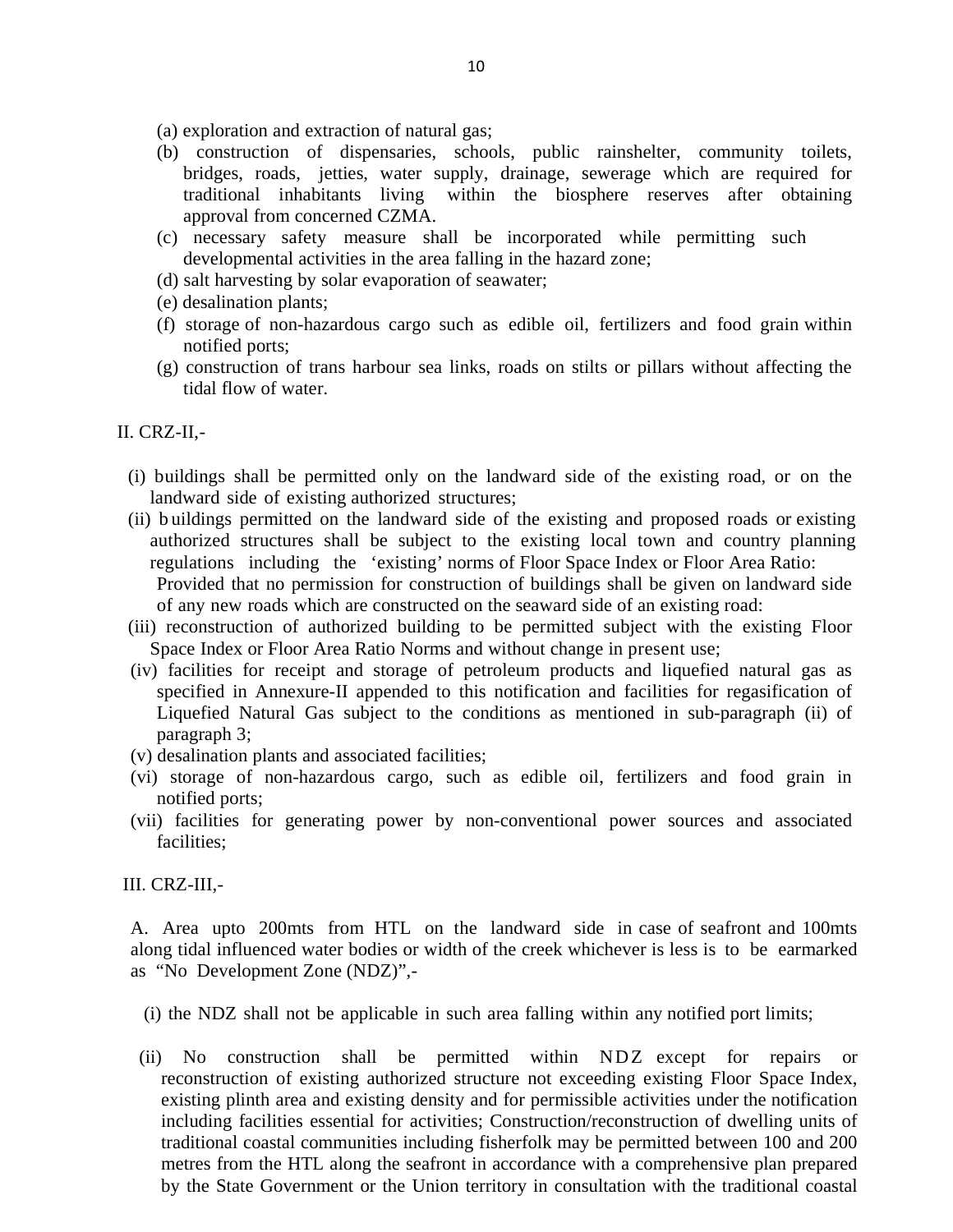communities including fisherfolk and incorporating the necessary disaster management provision, sanitation and recommended by the concerned State or the Union territory CZMA to NCZMA for approval by MoEF;

- (iii) however, the following activities may be permitted in  $NDZ -$ 
	- (a) agriculture, horticulture, gardens, pasture, parks, play field, and forestry;
	- (b) projects relating to Department of Atomic Energy;
	- (c) mining of rare minerals;
	- (d) salt manufacture from seawater;
	- (e) facilities for receipt and storage of petroleum products and liquefied natural gas as specified in Annexure-II;
	- (f) facilities for regasification of liquefied natural gas subject to conditions as mentioned in subparagraph (ii) of paragraph 3;
	- (g) facilities for generating power by non conventional energy sources;
	- (h) Foreshore facilities for desalination plants and associated facilities;
	- (i) weather radars;
	- (j) construction of dispensaries, schools, public rain shelter, community toilets, bridges, roads, provision of facilities for water supply, drainage, sewerage, crematoria, cemeteries and electric sub-station which are required for the local inhabitants may be permitted on a case to case basis by CZMA;
	- (k) construction of units or auxiliary thereto for domestic sewage, treatment and disposal with the prior approval of the concerned Pollution Control Board or Committee;
	- (l) facilities required for local fishing communities such as fish drying yards, auction halls, net mending yards, traditional boat building yards, ice plant, ice crushing units, fish curing facilities and the like;
	- (m) development of green field airport already permitted only at Navi Mumbai.
- B. Area between 200mts to 500mts,-

The following activities shall be permissible in the above areas;

- (i) development of vacant plot in designated areas for construction of hotels or beach resorts for tourists or visitors subject to the conditions as specified in the guidelines at Annexure-III ;
- (ii) facilities for receipt and storage of petroleum products and liquefied natural gas as specified in Annexure-II;
- (iii) facilities for regasification of liquefied natural gas subject to conditions as mentioned in sub-paragraph (ii) of paragraph 3;
- (iv) storage of non-hazardous cargo such as, edible oil, fertilizers, food grain in notified ports;
- (v) foreshore facilities for desalination plants and associated facilities;
- (vi) facilities for generating power by non-conventional energy sources;
- (vii) construction or reconstruction of dwelling units so long it is within the ambit of traditional rights and customary uses such as existing fishing villages and goathans. Building permission for such construction or reconstruction will be subject to local town and country planning rules with overall height of construction not exceeding 9mts with two floors (ground  $+$  one floor);
- (viii) Construction of public rain shelters, community toilets, water supply drainage, sewerage, roads and bridges by  $CZMA$  who may also permit construction of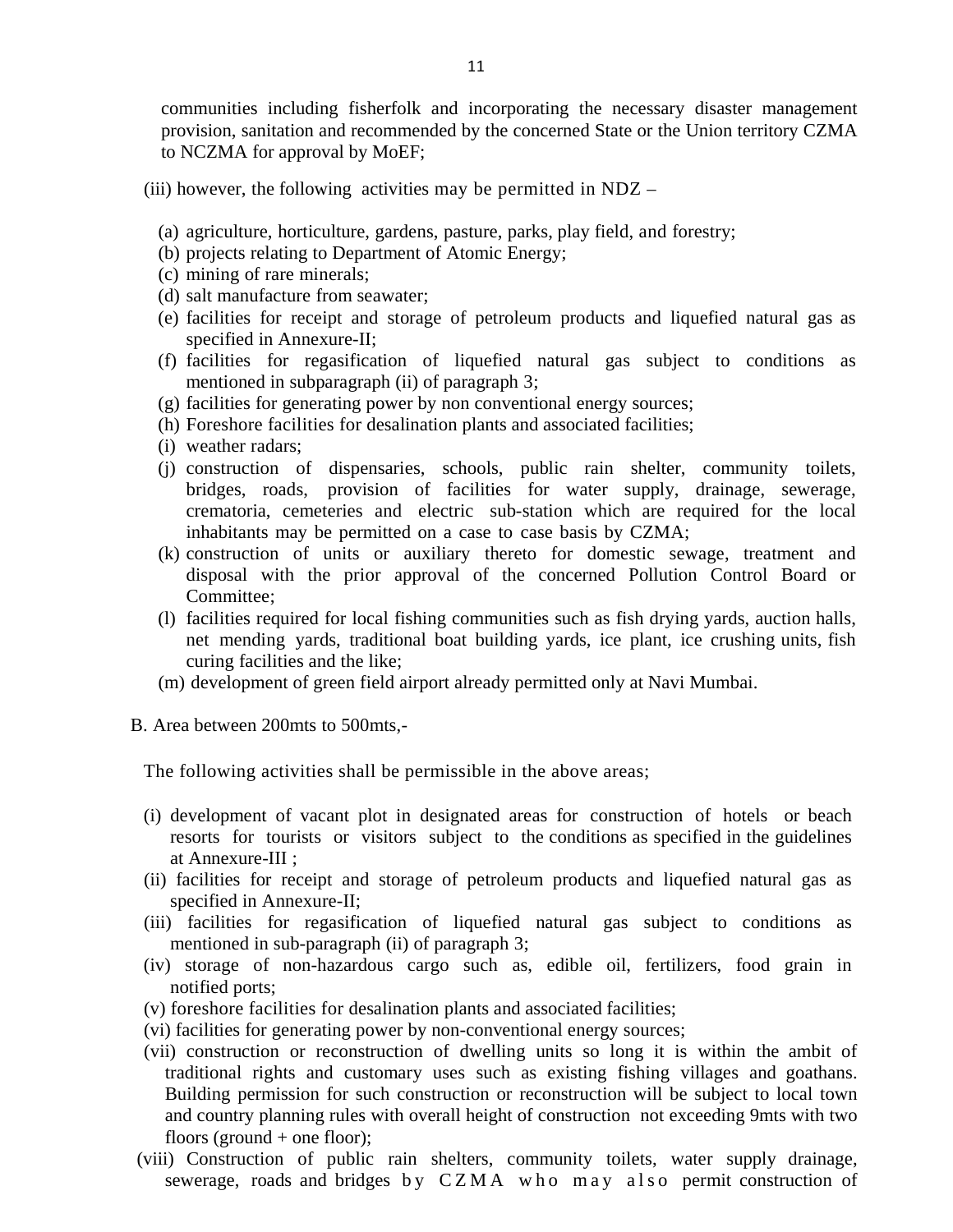schools and dispensaries for local inhabitants of the area for those panchayats, the major part of which falls within CRZ if no other area is available for construction of such facilities;

- (ix) reconstruction or alteration of existing authorised building subject to sub-paragraph  $(vii)$ ,  $(viii)$ ;
- (x) development of green field airport already permitted only at Navi Mumbai.

(IV) In CRZ-IV areas,-

The activities impugning on the sea and tidal influenced water bodies will be regulated except for traditional fishing and related activities undertaken by local communities as follows:-

- (a)No untreated sewage, effluents, ballast water, ship washes, fly ash or solid waste from all activities including from aquaculture operations shall be let off or dumped. A comprehensive plan for treatment of sewage generating from the coastal towns and cities shall be formulated within a period of one year in consultation with stakeholders including traditional coastal communities, traditional fisherfolk and implemented;
- (b) Pollution from oil and gas exploration and drilling, mining, boat house and shipping;
- (c) There shall be no restriction on the traditional fishing and allied activities undertaken by local communities.
- V. Areas requiring special consideration,-
	- 1. CRZ areas falling within municipal limits of the Greater Mumbai.
		- (i) Developmental activities in the CRZ area of the Greater Mumbai because of the environmental issues, relating to degradation of mangroves, pollution of creeks and coastal waters, due to discharge of untreated effluents and disposal of solid waste, the need to provide decent housing to the poor section of society and lack of suitable alternatives in the inter connected islands of Greater Mumbai shall be regulated as follows, namely:-
			- A. Construction of roads In CRZ-I areas indicated at sub-paragraph (i) of paragraph 7 of the notification the following activities only can be taken up:-
				- (a) Construction of roads, approach roads and missing link roads approved in the Developmental Plan of Greater Mumbai on stilts ensuring that the free flow of tidal water is not affected, without any benefit of CRZ-II accruing on the landward side of such constructed roads or approach roads subject to the following conditions:-
					- (i) All mangrove areas shall be mapped and notified as protected forest and necessary protection and conservation measures for the identified mangrove areas shall be initiated.
					- (ii) Five times the number of mangroves destroyed/cut during the construction process shall be replanted.
			- B. Solid waste disposal sites shall be identified outside the CRZ area and thereafter within two years the existing conventional solid waste sites shall be relocated outside the CRZ area.

(iii) In CRZ-II areas-

(a) The development or redevelopment shall continue to be undertaken in accordance with the norms laid down in the Town and Country Planning Regulations as they existed on the date of issue of the notification dated the  $19<sup>th</sup>$  February, 1991, unless specified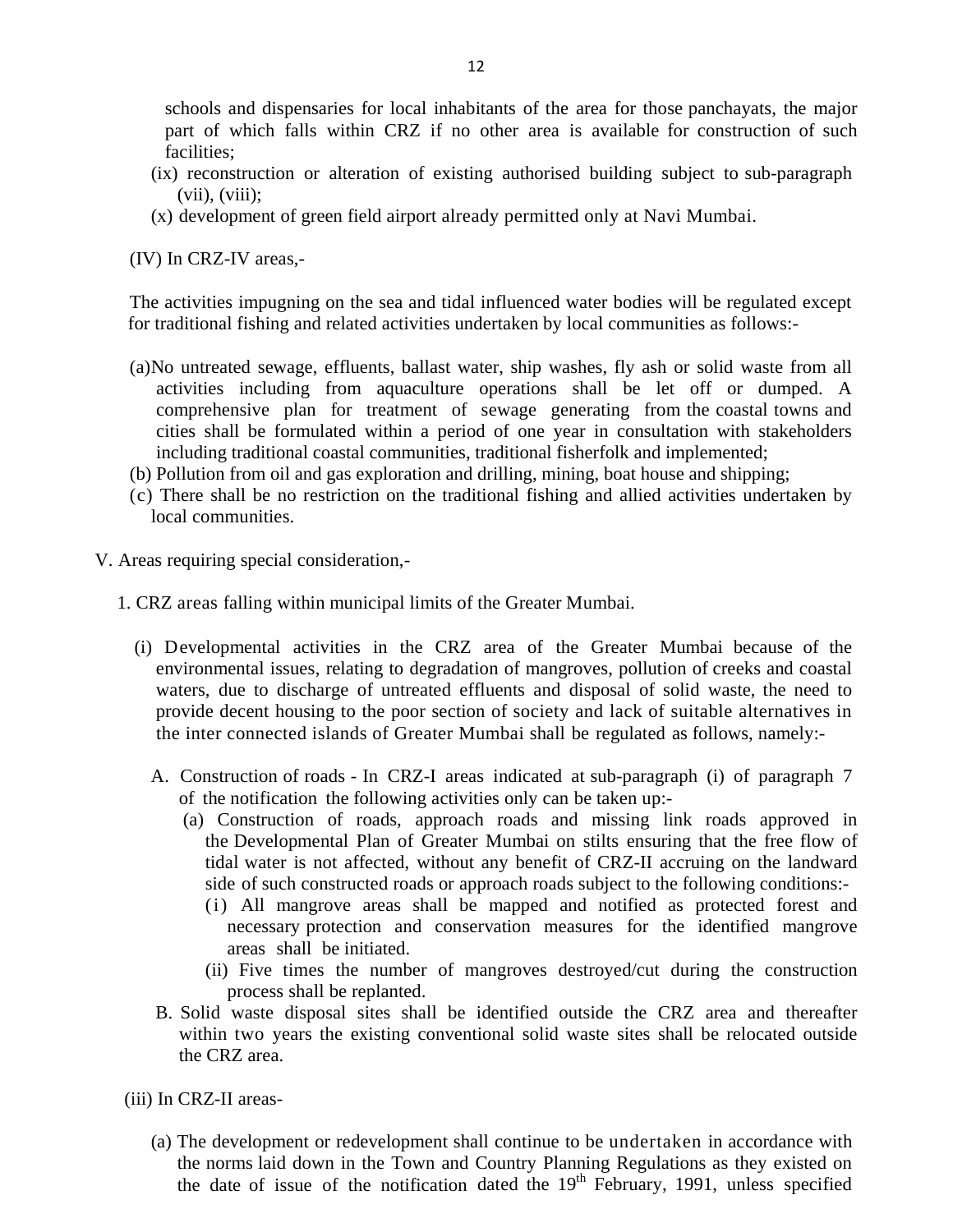otherwise in this notification.

### (b) SLUM REHABITATION SCHEMES,-

- 1. In the Greater Mumbai area there are large slum clusters with lakhs of families residing therein and the living conditions in these slums are deplorable and the civic agencies are not able to provide basic infrastructure such as drinking water, electricity, roads, drainage and the like because the slums come up in an unplanned and congested manner and the slums in the coastal area are at great risk in the event of cyclones, storm surges or tsunamis, in view of the difficulties in providing rescue, relief and evacuation.
- 2. To provide a safe and decent dwelling to the slum dwellers, the State Government may implement slum redevelopment schemes as identified as on the date of issue of this notification directly or through its parastatal agencies like Maharashtra Housing and Area Development Authority (MHADA), Shivshahi Punarvasan Prakalp Limited (SPPL), Mumbai Metropolitan Region Development Authority (MMRDA) and the like.:

Provided that,-

- (i) such redevelopment schemes shall be undertaken directly or through joint ventures or through public private partnerships or other similar models ensuring that the stake of the State Government or its parastatal entities shall be not less than 51%;
- (ii) the Floor Space Index or Floor Area Ratio for such redevelopment schemes shall be in accordance with the Town and Country Planning Regulations prevailing as on the date on which the project is granted approval by the competent authority;
- (iii) it shall be the duty of the project proponent undertaking the redevelopment through conditions (i) (2) above along with the State Government to ensure that all legally regularized tenants are provided houses in situ or as per norms laid down by the State Government in this regard.

### (c) REDEVELOPMENT OF DILAPIDATED, CESSED AND UNSAFE BUILDINGS:

- 1. In the Greater Mumbai, there are, also a large number of old and dilapidated, cessed and unsafe buildings in the CRZ areas and due to their age these structures are extremely vulnerable and disaster prone and therefore there is an urgent need for the redevelopment or reconstruction of these identified buildings.
- 2. These projects shall be taken up subject to the following conditions and safeguards:
	- (i) such redevelopment or reconstruction projects as identified on the date of issue of this notification shall be allowed to be taken up involving the owners of these buildings either above or with private developers in accordance with the prevailing Regulation, directly or through joint ventures or through other similar models.
	- (ii) the Floor Space Index or Floor Area Ratio for such redevelopment schemes shall be in accordance with the Town and Country Planning Regulations prevailing as on the date on which the project is granted approval by the competent authority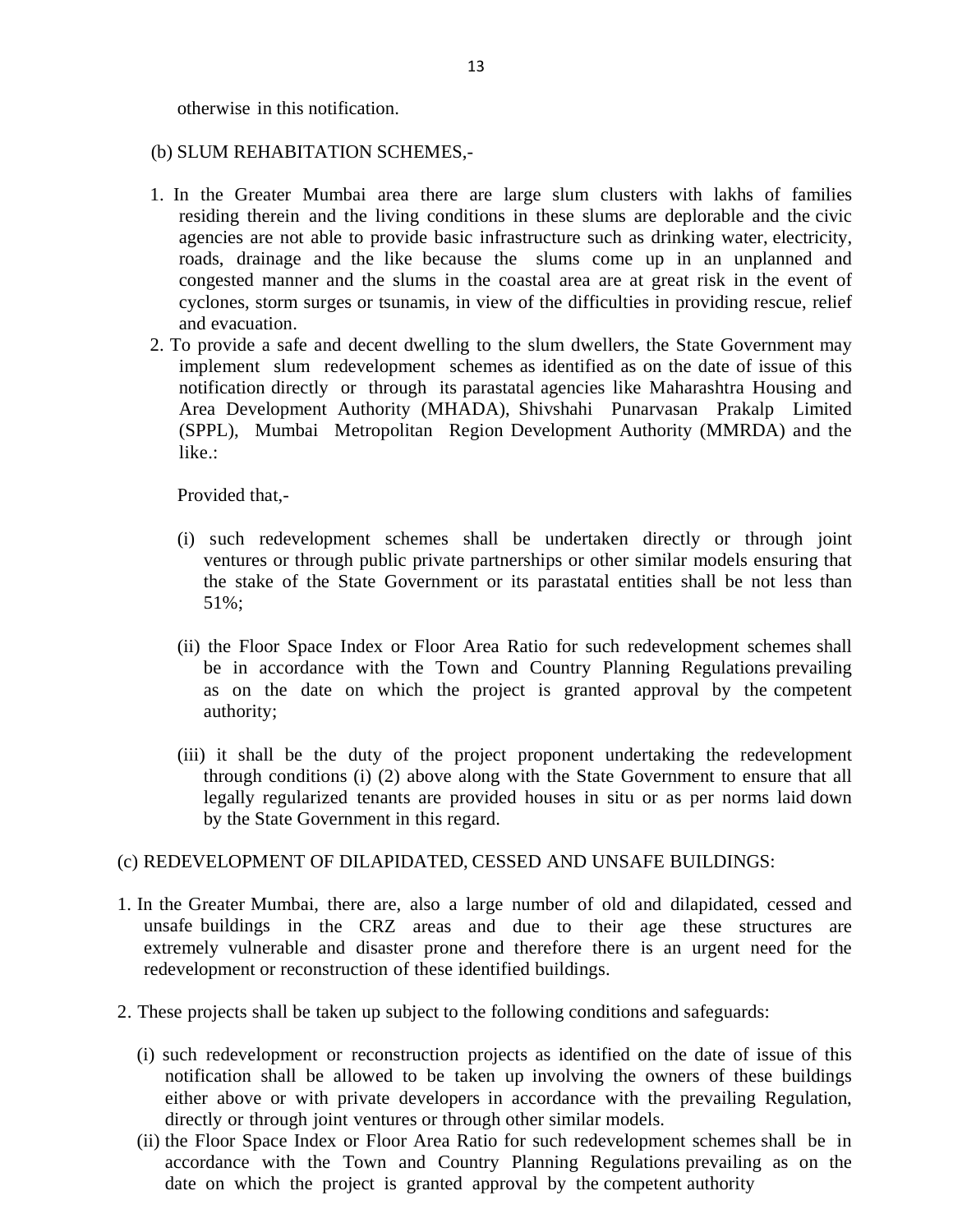- (iii) suitable accommodation to the original tenants of the specified buildings shall be ensured during the course of redevelopment or reconstruction of the buildings by the project proponents, undertaking the redevelopment through condition 2(i) above.
- (d) Notwithstanding anything contained in this notification, the developmental activities for slums and for dilapidated, cessed and unsafe buildings as specified at paras (b) and (c) above shall be carried out in an accountable and transparent manner by the project proponents mentioned therein which shall include the following pre-condition measures, wherever applicable;-
	- 1. (i) applicability of the Right to Information Act, 2005 to all redevelopment or reconstruction projects granted clearance by the Competent Authorities;
	- (ii) MoEF shall issue an order constituting the CPIO and the first Appellate Authority of appropriate ranks in consultation with Government of Maharashtra;
	- (iii) details of the Slum Rehabilitation Scheme, including the complete proposal and the names of the eligible slum dwellers will be declared suo-moto as a requirement of Section 4 of compliance of the Right to Information Act, 2005 by the appropriate authority in the Government of Maharashtra in one month before approving it;
	- (iv) the implementing or executing agency at the State Government with regard to projects indicated at sub-item (b) and (c) of item (iii) of sub-paragraph V shall display on a large notice boards at the site and at the office of the implementing or executing agency the names of the eligible builders, total number of tenements being made, names of eligible slum dwellers who are to be provided the dwelling units and the extra area available for free sale.
	- (v) Projects being developed under sub-items (b) and (c) of item (iii) of sub-paragraph V shall be given permission only if the project proponent agree to be covered under the Right to Information Act, 2005.
	- 2. MoEF may appoint statutory auditors, who are empanelled by the Comptroller and auditor General (hereinafter referred to as the C&AG) to undertake performance and fiscal audit in respect of the projects relating to redevelopment of dilapidated, cessed and unsafe buildings and the projects relating to Slum Rehabilitation Scheme shall be audited by C&AG.
	- 3. A High Level Oversight Committee may be set up by the Government of Maharashtra for periodic review of implementation of V(iii)(b) and (c) which shall include eminent representatives of various Stakeholders, like Architects, Urban Planner, Engineers, and Civil Society, besides the local urban bodies, the State Government and the Central Government.
	- 4. The individual projects under V(iii)(b) and (c) shall be undertaken only after public consultation in which views of only the legally entitled slum dweller or the legally entitled tenent of the dilapidated or cessed buildings shall be obtained in accordance with the procedures laid down in EIA notification, 2006.
	- (e) In order to protect and preserve the 'green lung' of the Greater Mumbai area, all open spaces, parks, gardens, playgrounds indicated in development plans within CRZ-II shall be categorized as CRZ-III, that is, 'no development zone'.
	- (f) the Floor Space Index upto 15% shall be allowed only for construction of civic amenities, stadium and gymnasium meant for recreational or sports related activities and the residential or commercial use of such open spaces shall not be permissible.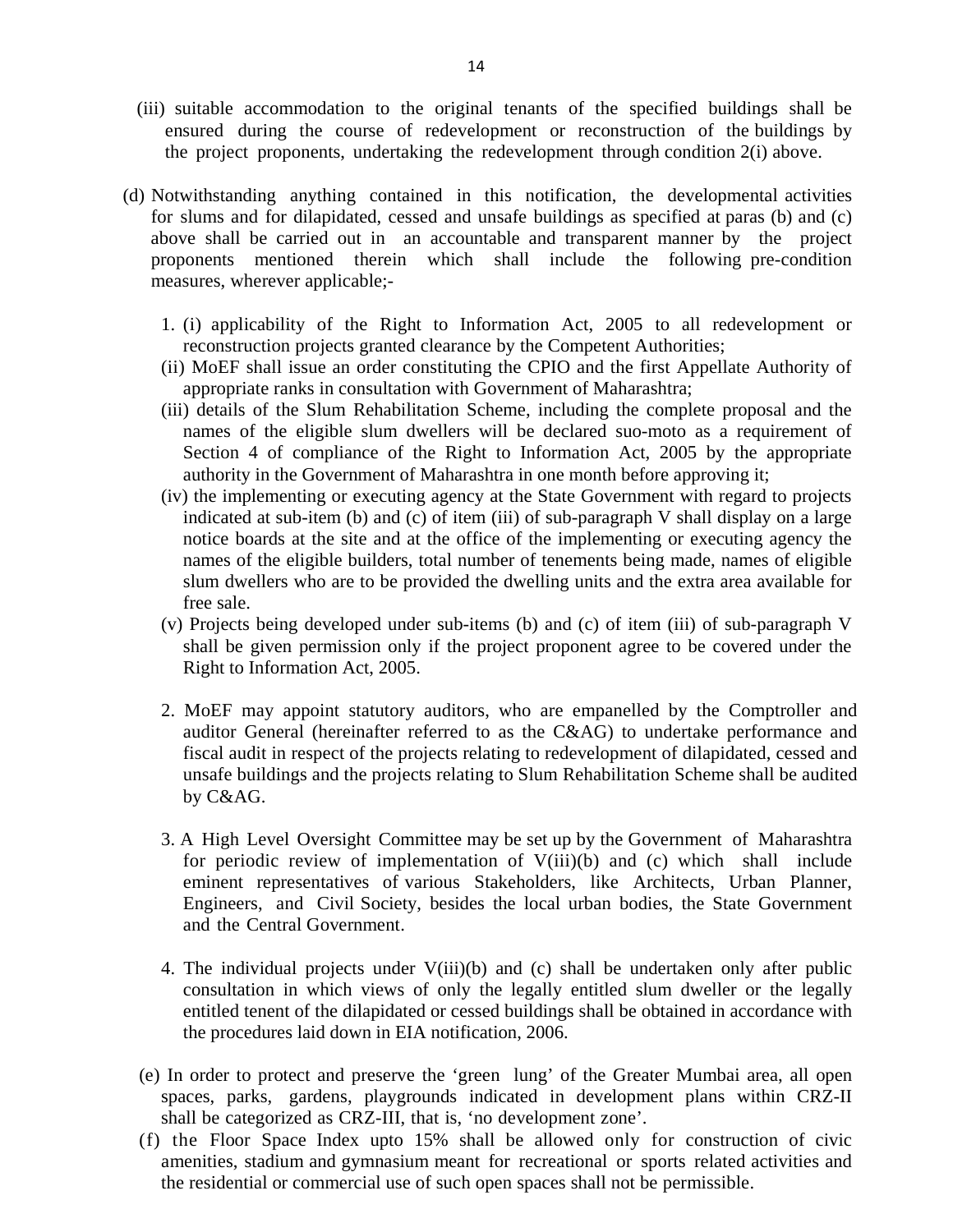- (g) Koliwada namely, fishing settlement areas as identified in the Development Plan of 1981 or relevant records of the Government of Maharashtra, shall be mapped and declared as CRZ-III so that any development, including construction and reconstruction of dwelling units within these settlements shall be undertaken in accordance with applicable as per local Town and Country Planning Regulations.
- (h) Reconstruction and repair works of the dwelling units, belonging to fisher communities and other local communities identified by the State Government, shall be considered and granted permission by the Competent Authorities on a priority basis, in accordance with the applicable Town and Country Planning Regulations.

#### 2. CRZ for Kerala

In view of the unique coastal systems of backwater and backwater islands alongwith space limitation present in the coastal stretches of the State of Kerala, the following activities in CRZ shall be regulated as follows, namely:-

- (i) all the islands in the backwaters of Kerala shall be covered under the CRZ notification;
- (ii) the islands within the backwaters shall have 50mts width from the High Tide Line on the landward side as the CRZ area;
- (iii) within 50mts from the HTL of these backwater islands existing dwelling units of local communities may be repaired or reconstructed however no new construction shall be permitted;
- (iv) beyond 50mts from the HTL on the landward side of backwater islands, dwelling units of local communities may be constructed with the prior permission of the Gram panchayat;
- (v) f oreshore facilities such as fishing jetty, fish drying yards, net mending yard, fishing processing by traditional methods, boat building yards, ice plant, boat repairs and the like, may be taken up within 50mts width from HTL of these backwater islands.
- 3. CRZ of Goa.-

In view of the peculiar circumstances of the State Goa including past history and other developments, the specific activities shall be regulated and various measures shall be undertaken as follows:-

- (i) t he Government of Goa shall notify the fishing villages wherein all foreshore facilities required for fishing and fishery allied activities such as traditional fish processing yards, boat building or repair yards, net mending yards, ice plants, ice storage, auction hall, jetties may be permitted by Grama Panchayat in the CRZ area;
- (ii) reconstruction, repair works of the structures of local communities including fishermen community shall be permissible in CRZ;
- (iii) purely temporary and seasonal structures customarily put up between the months of September to May;
- (iv) the eco sensitive low lying areas which are influenced by tidal action known as khazan lands shall be mapped;
- (v) the mangroves along such as khazan land shall be protected and a management plan for the khazan land prepared and no developmental activities shall be permitted in the khazan land;
- (vi) sand dunes, beach stretches along the bays and creeks shall be surveyed and mapped. No activity shall be permitted on such sand dune areas;
- (vii) the beaches such as Mandrem, Morjim, Galgiba and Agonda has been designated as turtle nesting sites and protected under the Wildlife Protection Act, 1972 and these areas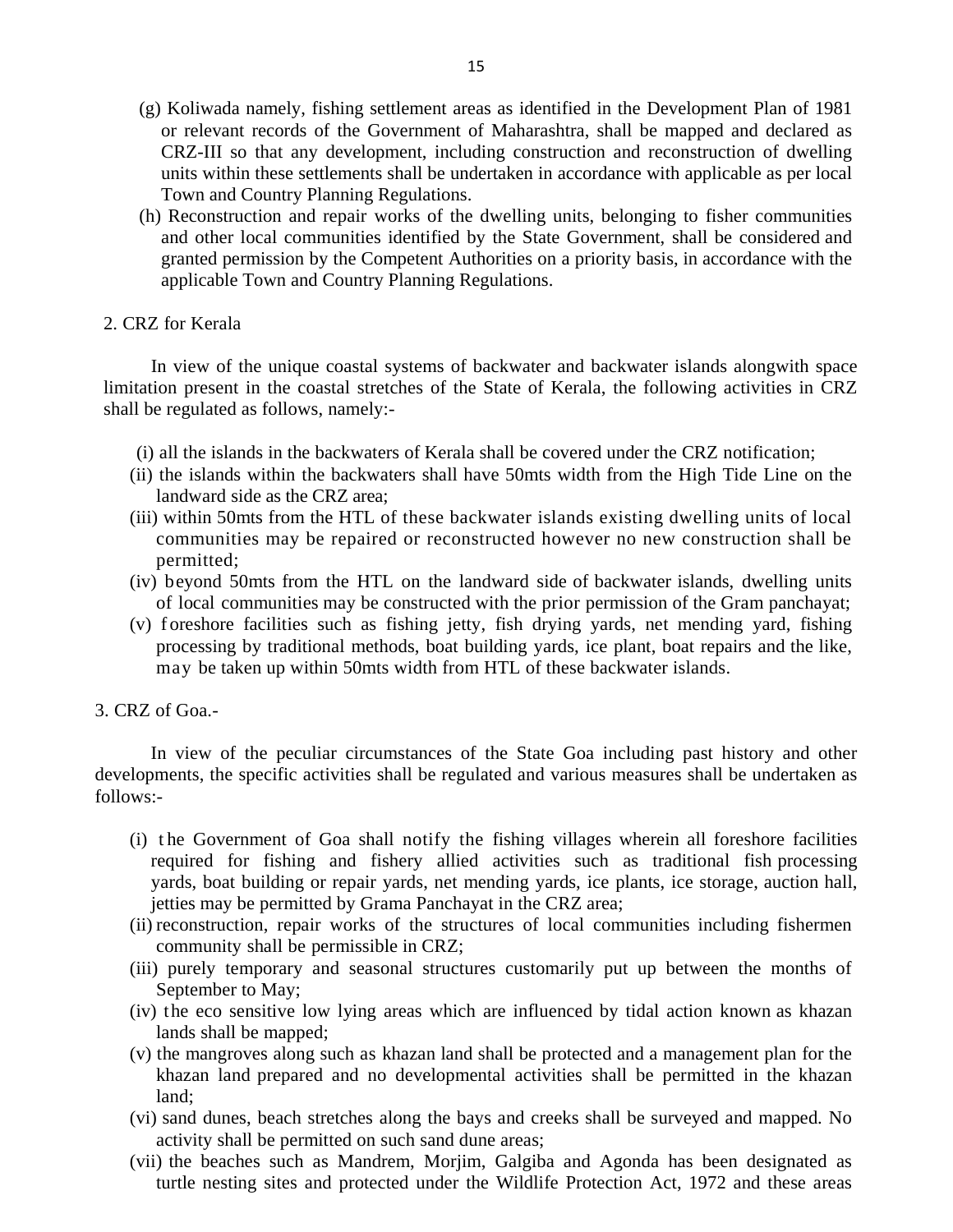shall be surveyed and management plan prepared for protection of these turtle nesting sites;

- (viii) no developmental activities shall be permitted in the turtle breeding areas referred to in sub-paragraph (vii).
- 4. (a) Critical Vulnerable Coastal Areas (CVCA) which includes Sunderbans and other identified ecological sensitive areas which shall be managed with the involvement of the local coastal communities including the fisher folk;-
	- (b) the entire Sunderbans mangrove area and other identified ecologically important areas such as Gulf of Khambat and Gulf of Kutchchh in Gujarat, Malvan, Achra-Ratnagiri in Maharashtra, Karwar and Coondapur in Karnataka, Vembanad in Kerala, Gulf of Mannar in Tamil Nadu, Bhaitarkanika in Orissa, Coringa, East Godavari and Krishna in Andhra Pradesh shall be declared as Critical Vulnerable Coastal Areas (CVCA) through a process of consultation with local fisher and other communities inhabiting the area and depend on its resources for their livelihood with the objective of promoting conservation and sustainable use of coastal resources and habitats;
	- (c) the process of identifying planning, notifying and implementing CVCA shall be detailed in the guideline which will be developed and notified by MoEF in consultations with the stakeholders like the State Government, local coastal communities and fisherfolk and the like inhabiting the area;
	- (d) the Integrated Management Plans (IMPs) prepared for such CVCA shall interalia keep in view the conservation and management of mangroves, needs of local communities such as, dispensaries, schools, public rain shelter, community toilets, bridges, roads, jetties, water supply, drainage, sewerage and the impact of sea level rise and other natural disasters and the IMPs will be prepared in line with the para 5 above for preparation of Coastal Zone Management Plans;
	- (e) till such time the IMPs are approved and notified, construction of dispensaries, schools, public rain shelters, community toilets, bridges, roads, jetties, water supply, drainage, sewerage which are required for traditional inhabitants shall be permitted on a case to case basis, by the CZMA with due regards to the views of coastal communities including fisherfolk.

**[F.No.11-83/2005-IA-III] J. M. MAUSKAR, Addl. Secy.**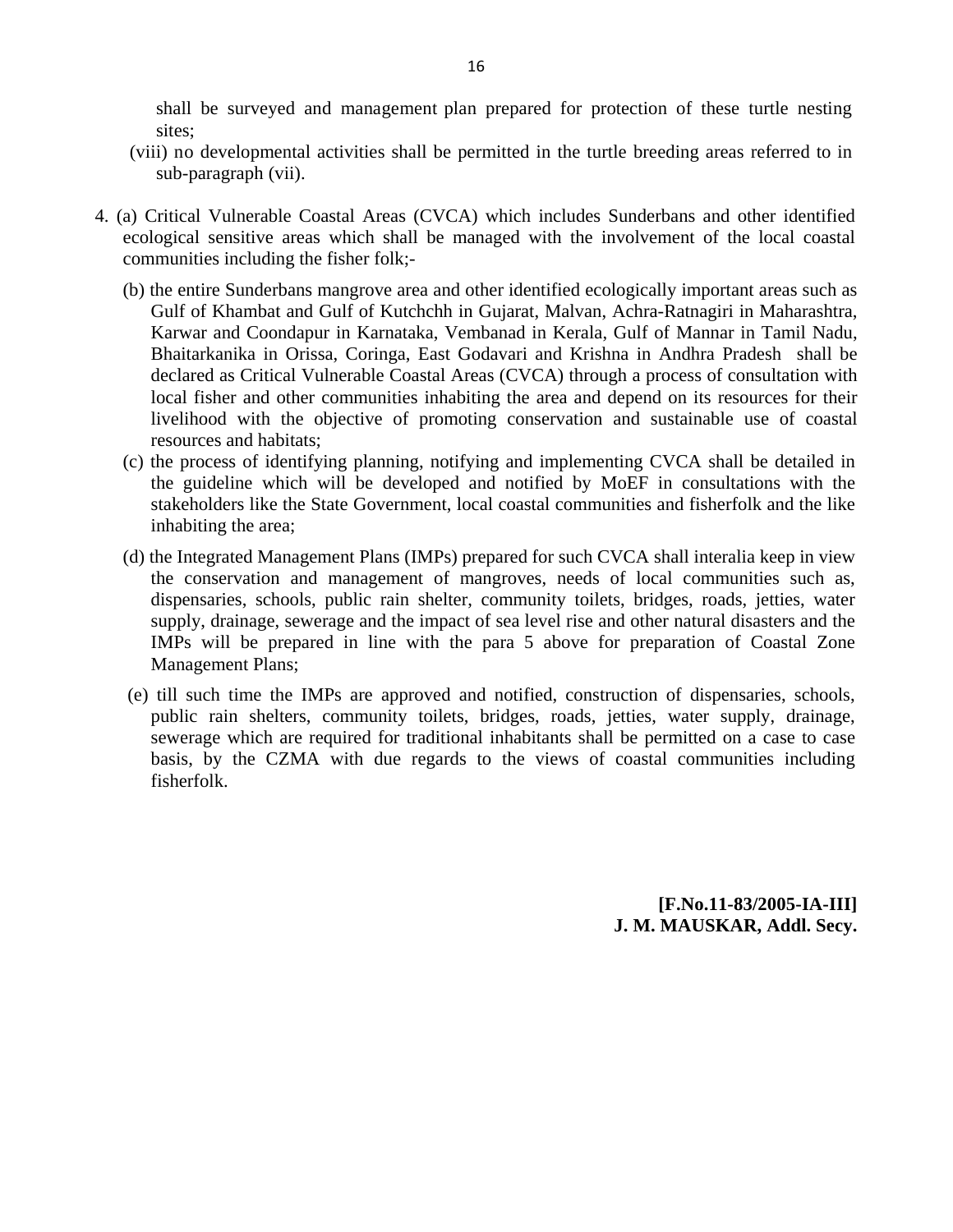# **GUIDELINES FOR PREPARATION OF COASTAL ZONE MANAGEMENT PLANS**

### I. A. Demarcation of High Tide Line

- 1. Demarcation of High Tide Line (HTL) and Low Tide Line (LTL) shall be carried out by one of the agencies authorised by MoEF based on the recommendations of the National Centre for Sustainable Coastal Management (NCSCM).
- 2. Demarcation of the High Tide Line or LTL shall be made on the Coastal Zone Management (CZM) Maps of scale 1:25,000 prepared by the agencies identified by the MoEF.
- 3. Local level CZM Maps shall be prepared for use of officials of local bodies for determination of the CRZ.
- 4. The local level CZM Maps shall be prepared on a Cadastral scale in accordance with the CZM Maps approved by the Central Government.
- B. Preparation of CZM Maps
- 5. Base Maps of 1:25,000 scale shall be acquired from the Survey of India (SOI) and wherever 1:25,000 maps are not available, 1:50,000 maps shall be enlarged to 1:25,000 for the purpose of base map preparation and these maps will be of the standard specification given below:

| Unit                    |                      | 7.5 minutes X 7.5 minutes                               |
|-------------------------|----------------------|---------------------------------------------------------|
| Numbering               |                      | Survey of India Sheet Numbering System                  |
| <b>Horizontal Datum</b> | $\mathbb{R}^n$       | Everest or WGS 84                                       |
| <b>Vertical Datum</b>   |                      | Mean Sea Level (MSL)                                    |
| Topography              | $\ddot{\phantom{a}}$ | Topography in the SOI maps will be updated using latest |
|                         |                      | satellite imageries or aerial photographs               |

- 6. The High Water Level (HWL) and Low Water Level (LWL) marked on the Base maps will be transferred to the CZM maps.
- 7. Coastal geomorphological signatures in the field or satellite imageries or aerial photographs will be used for appropriate adjustment, in the HWL or LWL for demarcating HTL or LTL in accordance with the CRZ notification.
- 8. The following geomorphological features shall be considered while demarcating in HTL or LTL: Landward (monsoonal) berm crest in the case of sandy beaches Rocks, Headlands, Cliffs Seawalls or revetments or embankments
- 9. 500 meter and 200 metre lines will be demarcated with respect of HTL.
- 10. HTL (as defined in the CRZ notification) and LTL shall also be demarcated in the CZM maps along the banks of tidal influenced inland water bodies with the help of the geomorphological signatures or features.
- 11. Classification of different coastal zones shall be done as per the CRZ notification
- 12. Standard national or international colour codes shall be used to highlight sub-classification of data.
- C. Local level CZM Maps

Local level CZM Maps are for the use of local bodies and other agencies to facilitate implementation of the Coastal Zone Management Plans

13. Cadastral (village) maps in 1:3960 or the nearest scale, shall be used as the base maps.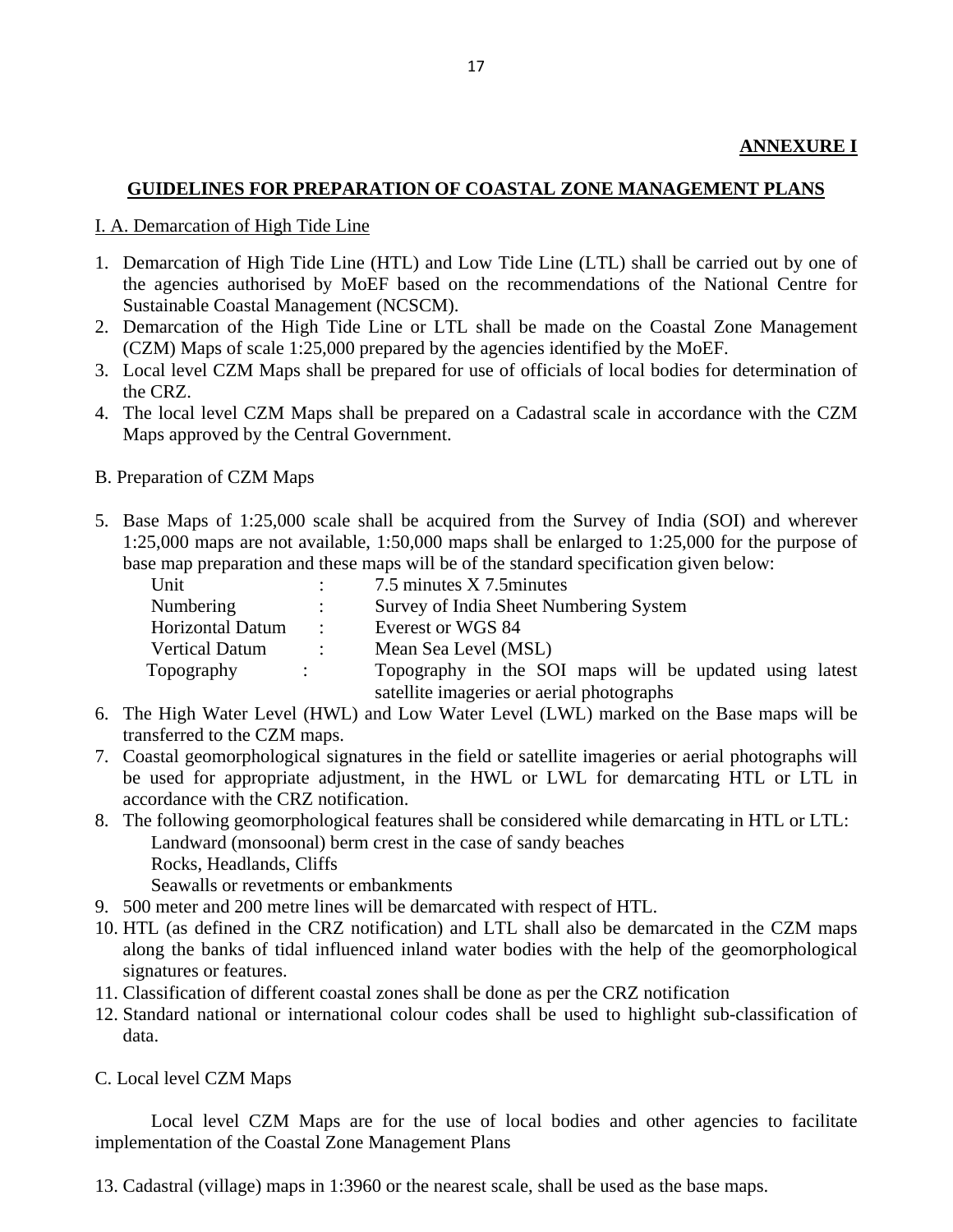- 14. These maps are available with revenue Authorities and are prepared as per standard norms.
- 15. HTL (as defined in the CRZ notification) and LTL will be demarcated in the cadastral map based on detailed physical verification using coastal geomorphological signatures or features in accordance with the CZM Maps approved by the Central Government.
- 16. 500metre and 200metre lines shall be demarcated with respect to the HTL thus marked.
- 17. HTL (as defined in the CRZ notification, 1991) and LTL will also be demarcated along the banks of tidal influenced inland water bodies with the help of geomorphological signatures or features.
- 18. Classifications shall be transferred into local level CZM maps from the CZM Plans.
- 19. Symbols will be adopted from CZM Maps.
- 20. Colour codes as given in CZM Maps shall be used.
- 21. Demarcation of cadastral maps will be done by local agencies approved by the Central Government. The local agencies shall work under the guidance of the concerned State Government or Union Territory Coastal Zone Management Authorities.
- D. Hazard mapping:-
- II. Classification of CRZ areas
- 1. The CZM Maps shall be prepared in accordance with para 5 of the CRZ notification demarcating CRZ I, II, III, IV and V.
- 2. The CZM Maps shall clearly demarcate the land use plan of the area and lists out the CRZ-I areas. All the CRZ-I areas listed under para 7(I)A and B shall be clearly demarcated and colour codes given so that each of the CRZ-I areas can be clearly identified.
- 3. Buffer zone along mangrove areas of more than 1000sq mts shall be stipulated with a different colour distinguishing from the mangrove area.
- 4. The buffer zone shall also be classified as CRZ-I area.
- 5. The hazard line to be drawn up by MoEF shall be superimposed on the CZM maps in 1:25,000 scale and also on the cadastral scale maps.
- 6. The CRZ-II areas shall be those areas which have been substantially built-up with a ratio of builtup plots to that of total plots is more than 50%.
- 7. In the CRZ areas, the fishing villages, common properties of the fishermen communities, fishing jetties, ice plants, fish drying platforms or areas infrastructure facilities of fishing and local communities such as dispensaries, roads, schools, and the like, shall be indicated on the cadastral scale maps. States shall prepare detailed plans for long term housing needs of coastal fisher communities in view of expansion and other needs, provisions of basic services including sanitation, safety, and disaster preparedness.
- 8. No developmental activities other than those listed above shall be permitted in the areas between the hazard line and 500mts or 100mts or width of the creek on the landward side. The dwelling unit of the local communities including that of the fishers will not be relocated if the dwelling units are located on the seaward side of the hazard line. The State Government will provide necessary safeguards from natural disaster to such dwelling units of local communities.
- 9. The water areas of CRZ IV shall be demarcated and clearly demarcated if the water body is sea, lagoon, backwater, creek, bay, estuary and for such classification of the water bodies the terminology used by Naval Hydrographic Office shall be relied upon.
- 10. The fishing Zones in the water bodies and the fish breeding areas shall be clearly marked.
- 11. The water area shall be demarcated indicating the pollution levels as per Central Pollution Control Board standards on water quality.
- 12. In the CRZ V areas the land use maps shall be superimposed on the Coastal Zone Management Plan and clearly demarcating the CRZ I, II, III, IV.
- 13. The existing authorized developments on the sea ward side shall be clearly demarcated.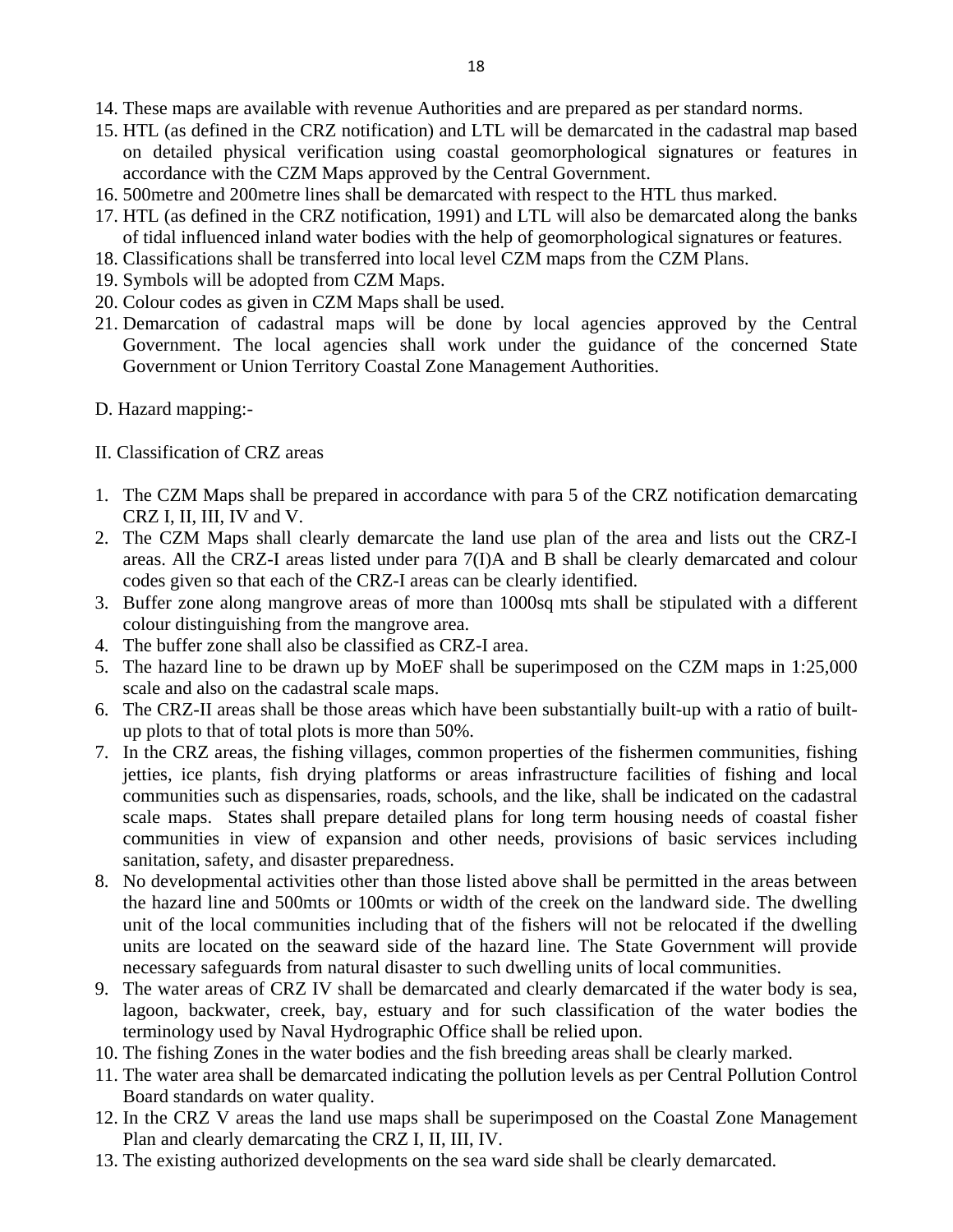- 14. The features like cyclone shelters, rain shelters, helipads and other infrastructure including road network may be clearly indicated on the CZM Maps for the purpose of rescue and relief operations during cyclones, storms, tsunami and the like.
- III. CZMPs approved by MoEF in accordance with CRZ notification, 1991
- 1. While preparing the CZMPs under CRZ notification, 2011, the CZMPs that have been approved under the CRZ Notification, 1991 shall be compared. A justification shall be provided by the concerned CZMA in case the CZMPs prepared under CRZ notification, 2011 varies with respect to the approved CZMP prepared under CRZ notification, 1991.
- IV. Public Views on the CZMP.
- a) The draft CZMPs prepared shall be given wide publicity and suggestions and objections received in accordance with the Environment (Protection) Act, 1986. Public hearing on the draft CZMPs shall be held at district level by the concerned CZMAs.
- b) Based on the suggestions and objections received the CZMPs shall be revised and approval of MoEF shall be obtained.
- c) The approved CZMP shall be put up on the website of MoEF, concerned website of the State, Union Territory CZMA and hard copy made available in the panchayat office, District collector office and the like.
- V. Revision of Coastal Zone Management Plans
- 1. Whenever there is a doubt the concerned State or Union territory Coastal Zone Management Authority shall refer the matter to the National Centre for Sustainable Coastal Management who shall verify the CZMP based on latest satellite imagery and ground truthing.
- 2. The rectified map would be submitted to MoEF for its record.

\*\*\*\*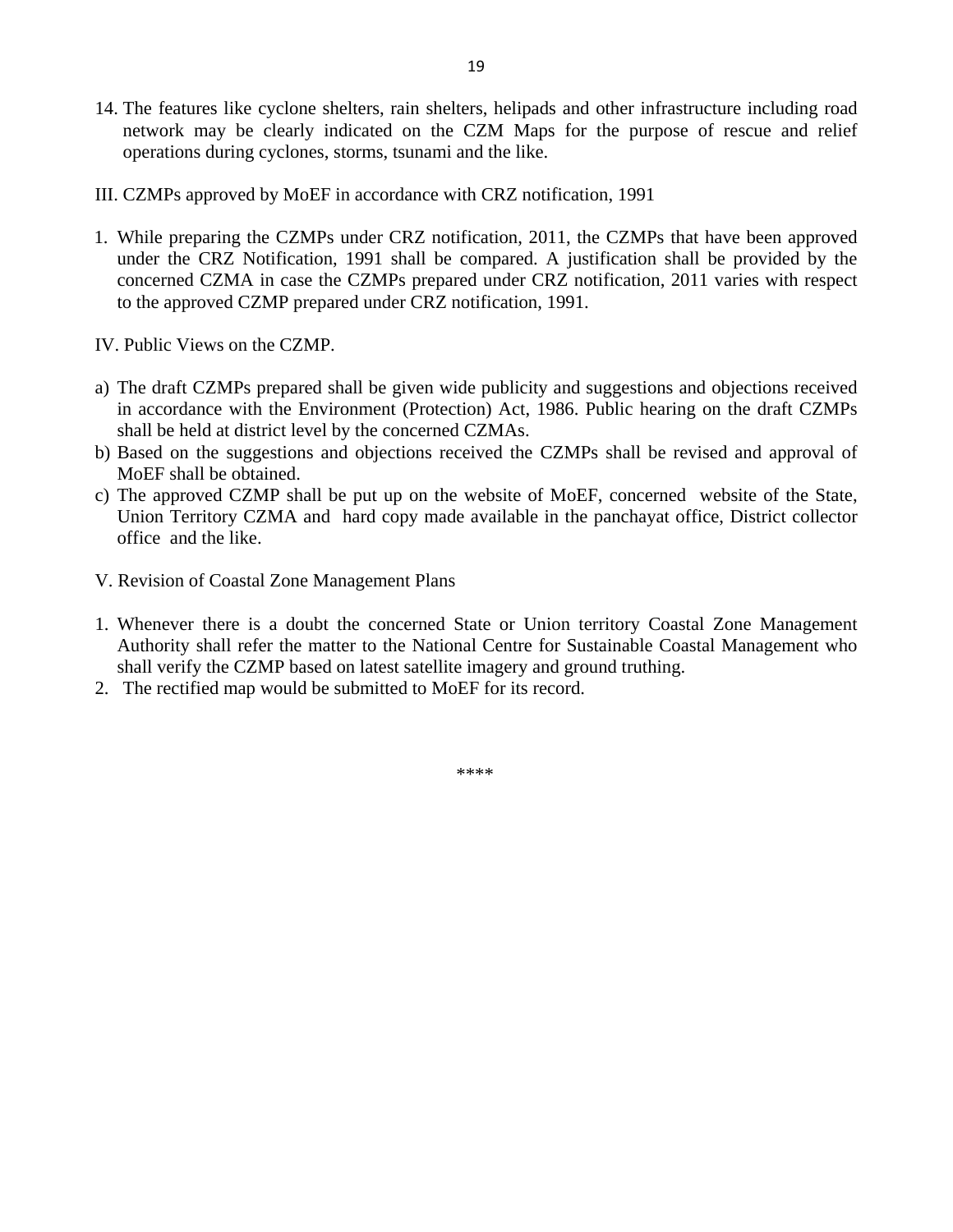List of petroleum and chemical products permitted for storage in [CRZ except CRZ-I(A)]

- (i) Crude oil;
- (ii) Liquefied Petroleum Gas;
- (iii) Motor spirit;
- (iv) Kerosene;
- (v) Aviation fuel;
- (vi) High speed diesel;
- (vii) Lubricating oil;
- (viii) Butane;
- (ix) Propane;
- (x) Compressed Natural Gas;
- (xi) Naphtha;
- (xii) Furnace oil;
- (xiii) Low Sulphur Heavy Stock;
- (xiv) Liquefied Natural Gas;
- (xv) Fertilizers and raw materials for manufacture of fertilizers.

20

\*\*\*\*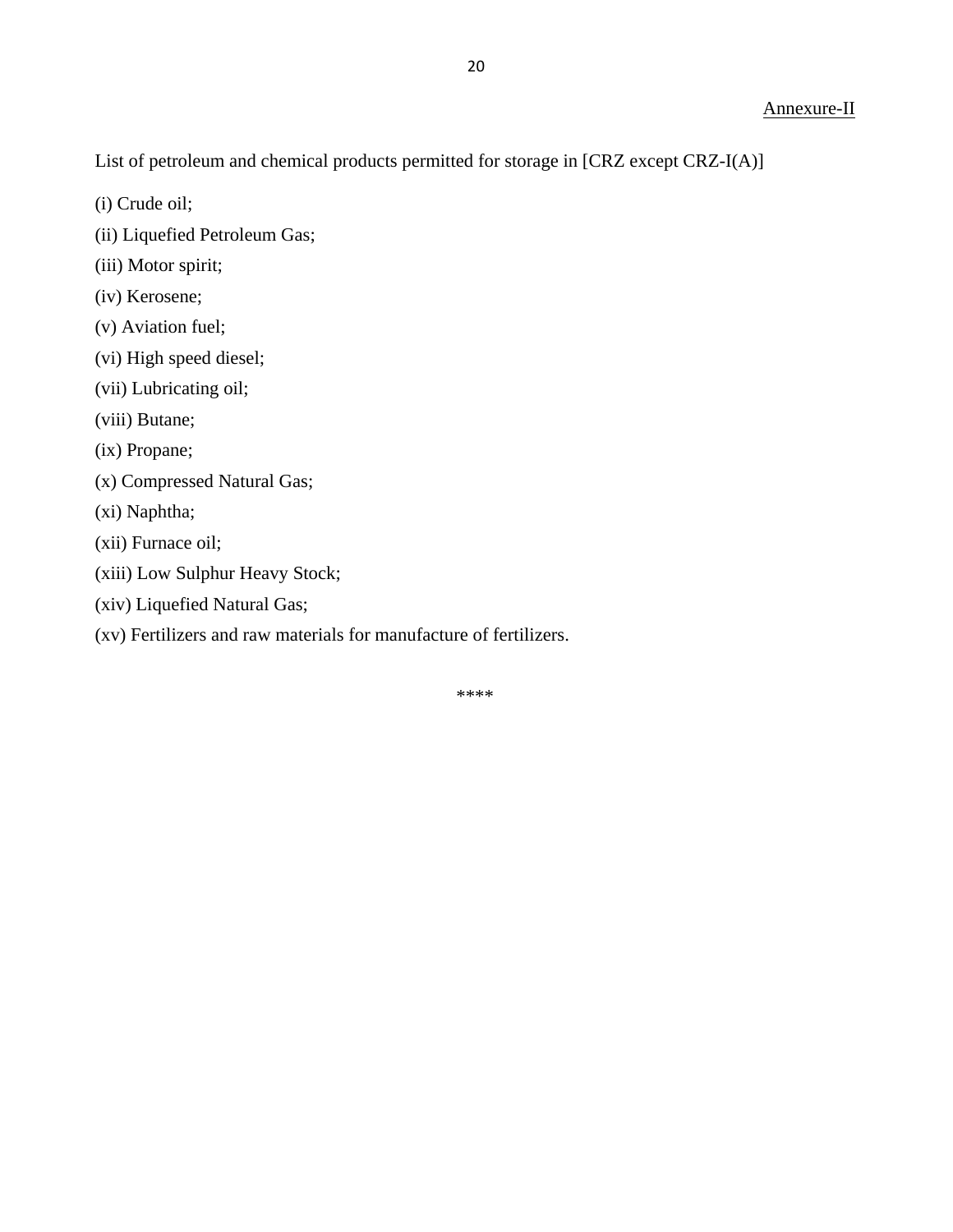#### **Annexure-III**

# **Guidelines for development of beach resorts or hotels in the designated areas of CRZ-III and CRZ-II for occupation of tourist or visitors with prior approval of the Ministry of Environment and Forests**

- I. Construction of beach resorts or hotels with prior approval of MoEF in designated areas of CRZ-II and III for occupation of tourist or visitors shall be subject to the following conditions, namely:-
- (a) The project proponent shall not undertake any construction within 200 metres in the landward side of High Tide Line and within the area between Low Tide Line and High Tide Line;
- (b) The proposed constructions shall be beyond the hazard line or 200mts from the High Tide Line whichever is more;
- (c) live fencing and barbed wire fencing with vegetative cover may be allowed around private properties subject to the condition that such fencing shall in no way hamper public access to the beach;
- (d) no flattening of sand dunes shall be carried out;
- (e) no permanent structures for sports facilities shall be permitted except construction of goal posts, net posts and lamp posts;
- (f) Construction of basement may be allowed subject to the condition that no objection certification is obtained from the State Ground Water Authority to the effect that such construction will not adversely affect fee flow of groundwater in that area;
- (g) the State Ground Water Authority shall take into consideration the guidelines issued by Central Government before granting such no objection certificate;
- (h) though no construction is allowed in the no development zone for the purposes of calculation of Floor Space Index, the area of entire plot including the portion which falls within the no development zone shall be taken into account;
- (i) the total plot size shall not be less than 0.4 hectares and the total covered area on all floors shall not exceed 33 percent of the plot size i.e., the Floor Space Index shall not exceed 0.33 and the open area shall be suitably landscaped with appropriate vegetal cover;
- (j) the construction shall be consistent with the surrounding landscape and local architectural style;
- (k) the overall height of construction upto the highest ridge of the roof, shall not exceed 9metres and the construction shall not be more than two floors (ground floor plus one upper floor);
- (l) groundwater shall not be tapped within 200metre of the High Tide Line; within the 200metre 500metre zone it can be tapped only with the concurrence of the Central or State Ground Water Board;
- (m)extraction of sand, leveling or digging of sandy stretches except for structural foundation of building, swimming pool shall not be permitted within 500metres of the High Tide Line;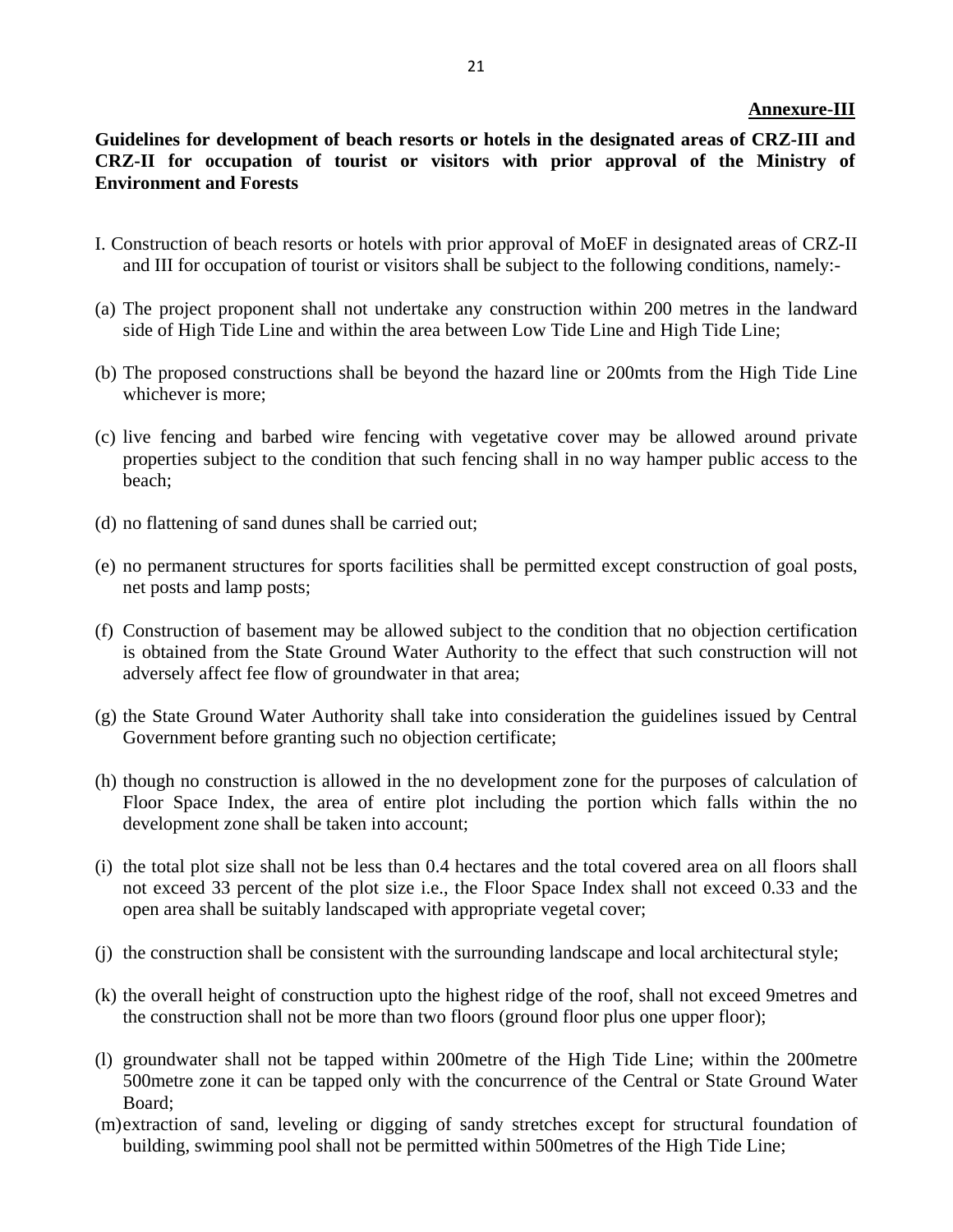- (n) the quality of treated effluents, solid wastes, emissions and noise levels and the like, from the project area must conform to the standards laid down by the competent authorities including the Central or State Pollution Control Board and under the Environment (Protection) Act, 1986;
- (o) necessary arrangements for the treatment of the effluents and solid wastes must be made and it must be ensured that the untreated effluents and solid wastes are not discharged into the water or on the beach; and no effluent or solid waste shall be discharged on the beach;
- (p) to allow public access to the beach, atleast a gap of 20metres width shall be provided between any two hotels or beach resorts; and in no case shall gaps be less than 500metres apart; and
- (q) if the project involves diversion of forestland for non-forest purposes, clearance as required under the Forest (Conservation) Act, 1980 shall be obtained and the requirements of other Central and State laws as applicable to the project shall be met with; and
- (r) approval of the State or Union territory Tourism Department shall be obtained.
- II. In ecologically sensitive areas (such as marine parks, mangroves, coral reefs, breeding and spawning grounds of fish, wildlife habitats and such other area as may be notified by the Central or State Government Union territories) construction of beach resorts or hotels shall not be permitted

\*\*\*\*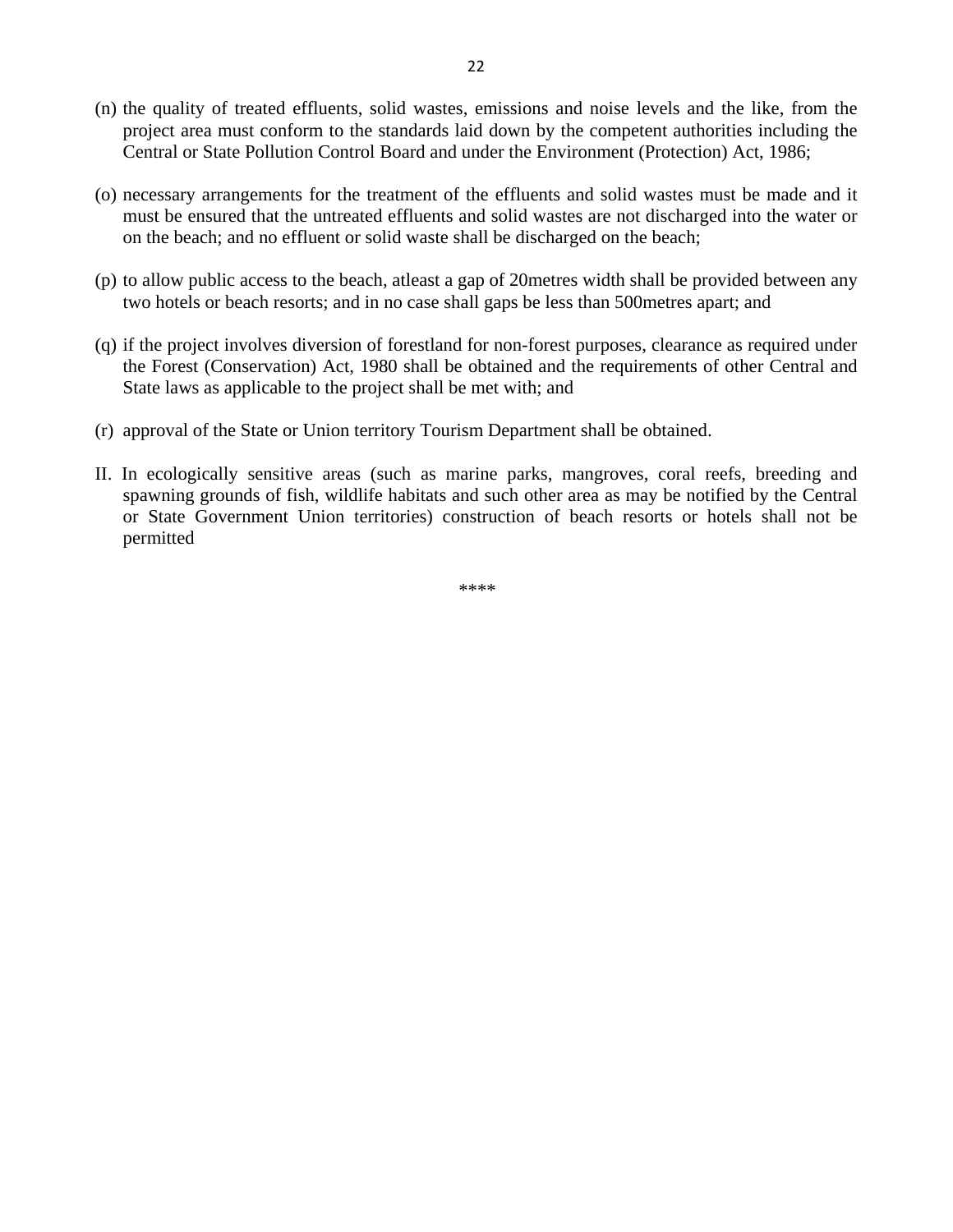### **Annexure-IV**

# **Form-I for seeking clearance for project attracting CRZ notification**

Basic information:

Name of the Project:-

Location or site alternatives under consideration:-

Size of the project (in terms of total area) :-

CRZ classification of the area :-

Expected cost of the project:-

Contact Information:-

# **(II) Activity**

1. Construction, operation or decommissioning of the Project involving actions, which will cause physical changes in the locality (topography, land use, changes in water bodies, and the like)

| S. No. | Information/Checklist confirmation              | Yes/No | Details<br>thereof<br>(with          |
|--------|-------------------------------------------------|--------|--------------------------------------|
|        |                                                 |        | approximate quantities<br>$/rates$ , |
|        |                                                 |        | wherever possible) with source       |
|        |                                                 |        | of information data                  |
| 1.1    | Permanent or temporary change in land use,      |        |                                      |
|        | land cover or topography including increase in  |        |                                      |
|        | intensity of land use (with respect to local    |        |                                      |
|        | land use plan)                                  |        |                                      |
| 1.2    | Details of CRZ classification as per the        |        |                                      |
|        | approved Coastal Zone Management Plan?          |        |                                      |
| 1.3    | Whether located in CRZ-I area?                  |        |                                      |
| 1.4    | The distance from the CRZ-I areas.              |        |                                      |
| 1.5    | Whether located within the hazard zone as       |        |                                      |
|        | mapped by Ministry of Environment and           |        |                                      |
|        | Forests/National<br>Disaster<br>Management      |        |                                      |
|        | Authority?                                      |        |                                      |
| 1.6    | Whether the area is prone to cyclone, tsunami,  |        |                                      |
|        | tidal surge, subduction, earthquake etc.?       |        |                                      |
| 1.7    | Whether the area is prone for saltwater         |        |                                      |
|        | ingress?                                        |        |                                      |
| 1.8    | Clearance of existing land, vegetation and      |        |                                      |
|        | buildings?                                      |        |                                      |
| 1.9    | Creation of new land uses?                      |        |                                      |
|        |                                                 |        |                                      |
| 1.10   | Pre-construction investigations e.g. bore hole, |        |                                      |
|        | soil testing?                                   |        |                                      |
| 1.11   | Construction works?                             |        |                                      |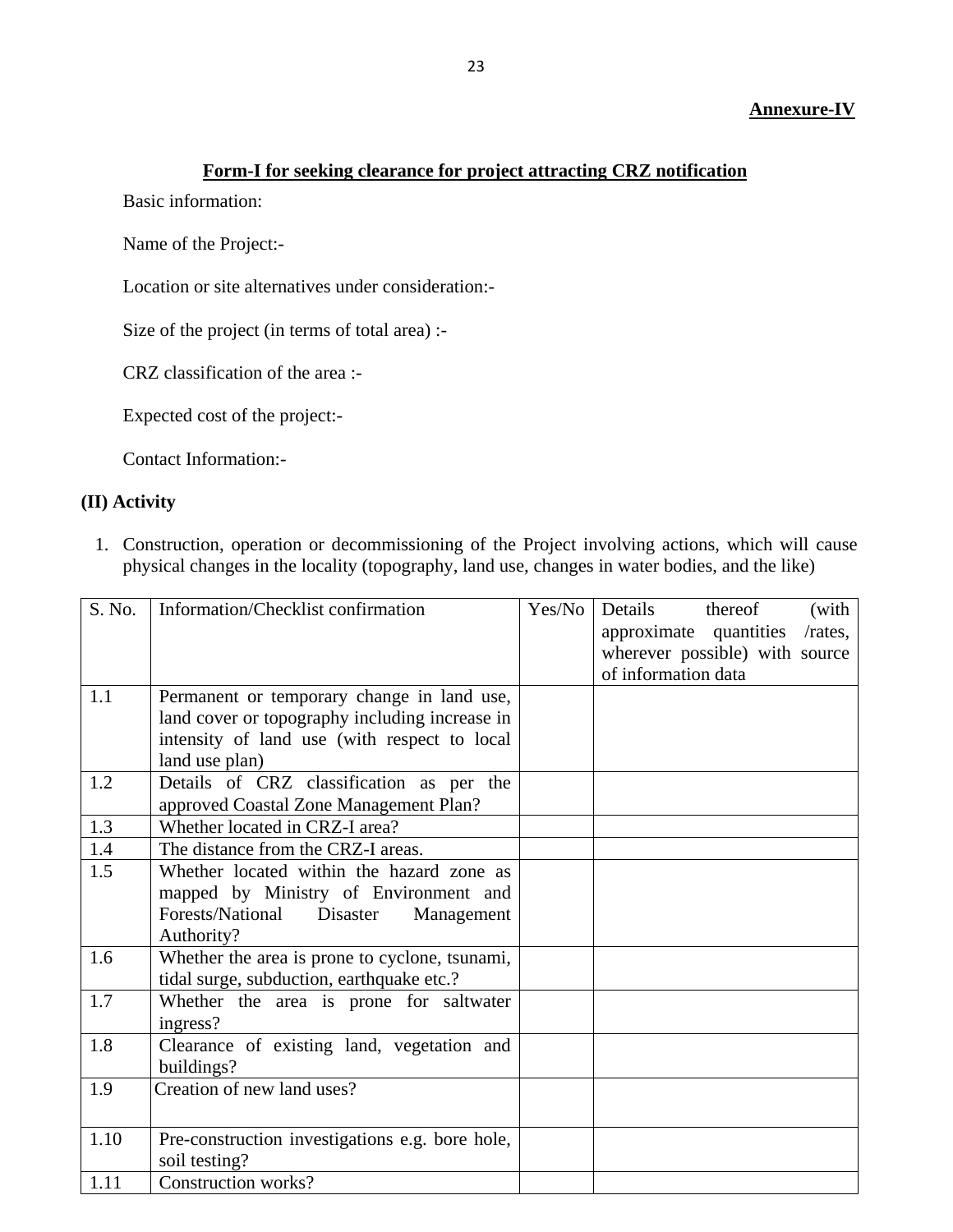| 1.12 | Demolition works?                                                                     |  |
|------|---------------------------------------------------------------------------------------|--|
| 1.13 | Temporary sites used for construction works                                           |  |
|      | or housing of construction workers?                                                   |  |
| 1.14 | ground buildings,<br>Above<br>structures<br><b>or</b>                                 |  |
|      | earthworks including linear structures, cut and                                       |  |
|      | fill or excavations                                                                   |  |
| 1.15 | Underground works including mining<br><b>or</b>                                       |  |
|      | tunneling?                                                                            |  |
| 1.16 | <b>Reclamation works?</b>                                                             |  |
| 1.17 | Dredging/reclamation/land filling/disposal of                                         |  |
|      | dredged material etc.?                                                                |  |
| 1.18 | Offshore structures?                                                                  |  |
| 1.19 | Production and manufacturing processes?                                               |  |
| 1.20 | Facilities for storage of goods or materials?                                         |  |
| 1.21 | Facilities for treatment or disposal of solid                                         |  |
|      | waste or liquid effluents?                                                            |  |
| 1.22 | Facilities for long term housing of operational                                       |  |
|      | workers?                                                                              |  |
| 1.23 | <b>New</b><br>road, rail<br>or sea traffic<br>during                                  |  |
|      | construction or operation?                                                            |  |
| 1.24 | New road, rail, air waterborne or other                                               |  |
|      | transport infrastructure including new or                                             |  |
|      | altered routes and stations, ports, airports etc?                                     |  |
| 1.25 | Closure or diversion of existing transport                                            |  |
|      | routes or infrastructure leading to changes in                                        |  |
|      | traffic movements?                                                                    |  |
| 1.26 | New or diverted transmission<br>lines<br>or                                           |  |
|      | pipelines?                                                                            |  |
| 1.27 | Impoundment, damming,<br>culverting,                                                  |  |
|      | realignment or other changes to the hydrology                                         |  |
|      | of watercourses or aquifers?                                                          |  |
| 1.28 | Stream and river crossings?                                                           |  |
| 1.29 | Abstraction or transfers of water form ground                                         |  |
|      | or surface waters?                                                                    |  |
| 1.30 | Changes in water bodies or the land surface                                           |  |
|      | affecting drainage or run-off?                                                        |  |
| 1.31 | Transport of personnel or materials for                                               |  |
|      | construction, operation or decommissioning?                                           |  |
| 1.32 | Long-term dismantling or decommissioning or                                           |  |
|      | restoration works?                                                                    |  |
| 1.33 | Ongoing activity during decommissioning<br>which could have<br>an impact<br>on<br>the |  |
|      | environment?                                                                          |  |
| 1.34 | Influx of people to an area in either                                                 |  |
|      | temporarily or permanently?                                                           |  |
| 1.35 | Introduction of alien species?                                                        |  |
| 1.36 | Loss of native species or genetic diversity?                                          |  |
| 1.37 | Any other actions?                                                                    |  |
|      |                                                                                       |  |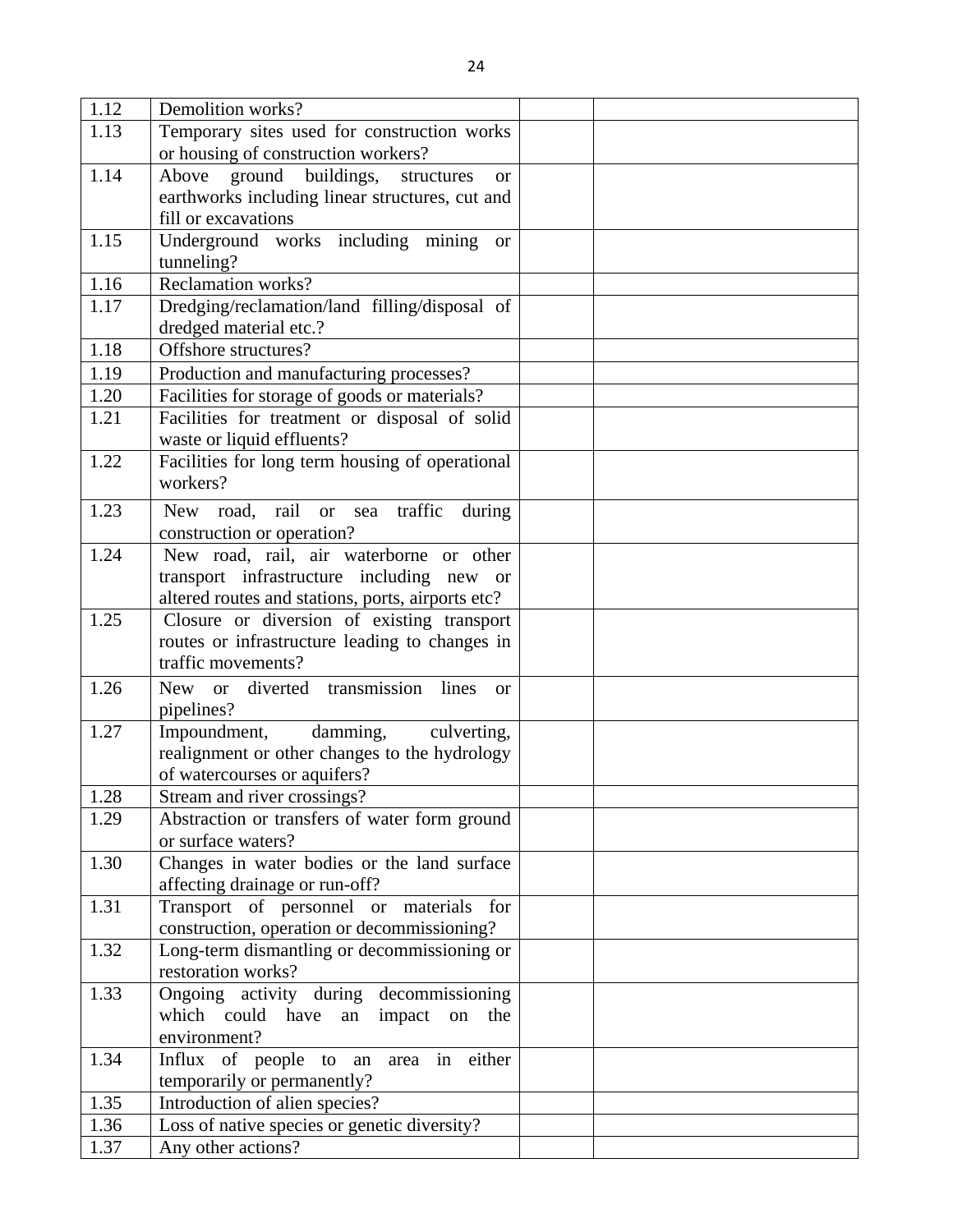2. Use of Natural resources for construction or operation of the Project (such as land, water, materials or energy, especially any resources which are non-renewable or in short supply):

| S. No. | Information/checklist confirmation                                                | Yes/No | Details<br>(with<br>thereof       |
|--------|-----------------------------------------------------------------------------------|--------|-----------------------------------|
|        |                                                                                   |        | approximate quantities<br>/rates, |
|        |                                                                                   |        | wherever possible) with source    |
|        |                                                                                   |        | of information data               |
| 2.1    | Land especially undeveloped or agricultural                                       |        |                                   |
|        | land (ha)                                                                         |        |                                   |
| 2.2    | Water (expected source $\&$ competing                                             |        |                                   |
|        | users) unit: KLD                                                                  |        |                                   |
| 2.3    | Minerals (MT)                                                                     |        |                                   |
| 2.4    | Construction material – stone, aggregates,<br>sand/soil (expected source $- MT$ ) |        |                                   |
| 2.5    | Forests and timber (source $- MT$ )                                               |        |                                   |
| 2.6    | Energy including electricity and<br>fuels                                         |        |                                   |
|        | (source, competing users) Unit: fuel (MT),                                        |        |                                   |
|        | energy (MW)                                                                       |        |                                   |
| 2.7    | Any other natural resources (use appropriate                                      |        |                                   |
|        | standard units)                                                                   |        |                                   |

3. Use, storage, transport, handling or production of substances or materials, which could be harmful to human health or the environment or raise concerns about actual or perceived risks to human health.

| S. No. | Information/Checklist confirmation                                                                                                                      | Yes/<br>N <sub>o</sub> | Details thereof<br>(with<br>approximate quantities/rates,<br>wherever possible)<br>with<br>source of information data |
|--------|---------------------------------------------------------------------------------------------------------------------------------------------------------|------------------------|-----------------------------------------------------------------------------------------------------------------------|
| 3.1    | Use of substances or materials, which are<br>hazardous (as per MSIHC rules) to human health<br>or the environment (flora, fauna, and<br>water supplies) |                        |                                                                                                                       |
| 3.2    | Changes in occurrence of disease or affect disease<br>vectors (e.g. insect or water borne diseases)                                                     |                        |                                                                                                                       |
| 3.3    | Affect the welfare of people e.g. by changing<br>living conditions?                                                                                     |                        |                                                                                                                       |
| 3.4    | Vulnerable groups of people who could be<br>affected by the project e.g. hospital patients,<br>children, the elderly etc.,                              |                        |                                                                                                                       |
| 3.5    | Any other causes, that would affect local<br>communities, fisherfolk, their livelihood,<br>dwelling units of traditional local communities<br>etc       |                        |                                                                                                                       |

4. Production of solid wastes during construction or operation or decommissioning (MT/month)

| S.  | Information/Checklist confirmation | Yes/           | (with<br>Details<br>thereof      |
|-----|------------------------------------|----------------|----------------------------------|
| No. |                                    | N <sub>0</sub> | quantities/rates,<br>approximate |
|     |                                    |                | wherever possible) with source   |
|     |                                    |                | of information data              |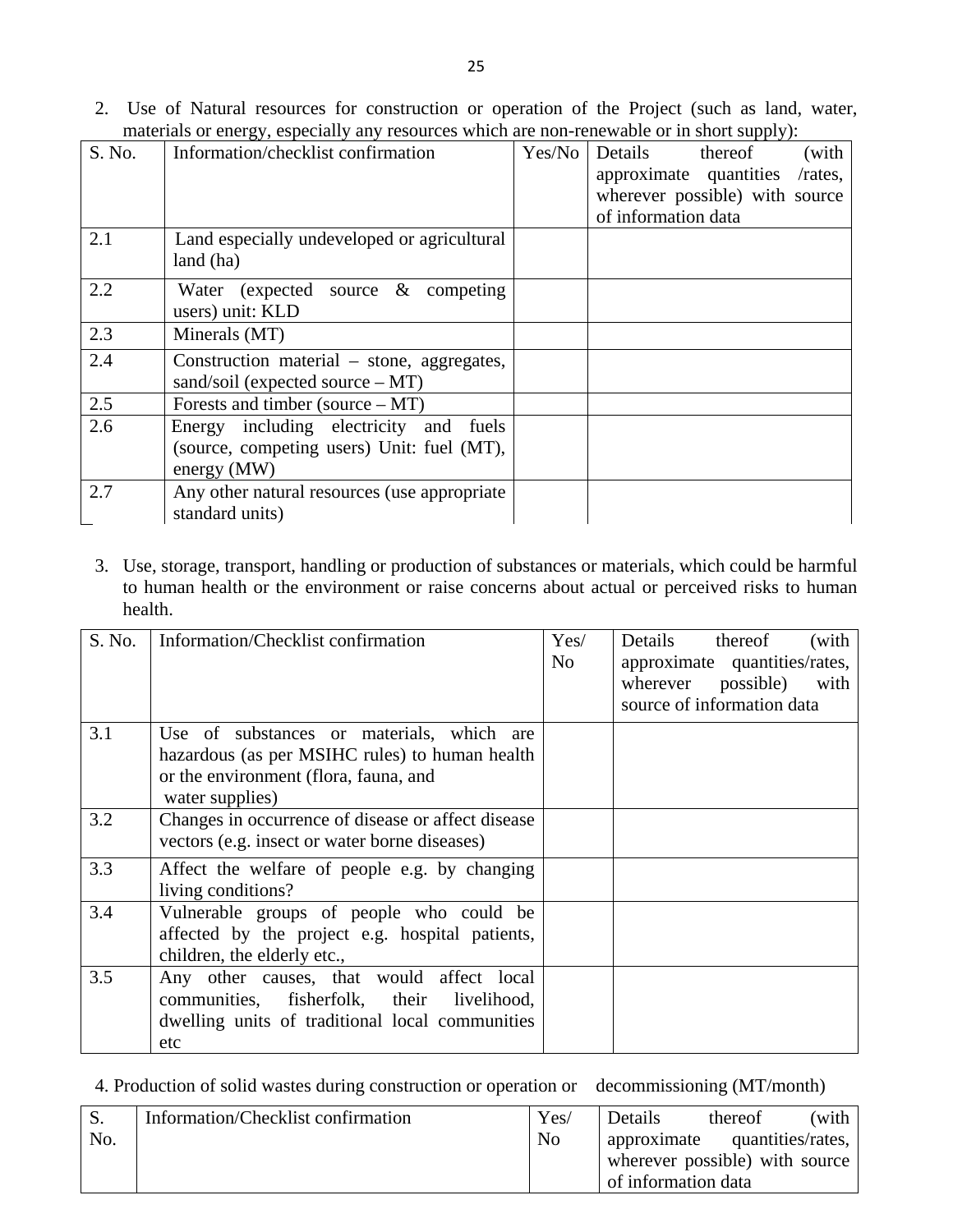| 4.1  | Spoil, overburden or mine wastes            |  |
|------|---------------------------------------------|--|
| 4.2  | Municipal waste (domestic and or commercial |  |
|      | wastes)                                     |  |
| 4.3  | Hazardous wastes (as per Hazardous Waste    |  |
|      | <b>Management Rules</b> )                   |  |
| 4.4  | Other industrial process wastes             |  |
| 4.5  | Surplus product                             |  |
| 4.6  | Sewage sludge or other sludge from effluent |  |
|      | treatment                                   |  |
| 4.7  | Construction or demolition wastes           |  |
| 4.8  | Redundant machinery or equipment            |  |
| 4.9  | Contaminated soils or other materials       |  |
| 4.10 | Agricultural wastes                         |  |
| 4.11 | Other solid wastes                          |  |

5. Release of pollutants or any hazardous, toxic or noxious substances to air (Kg/hr)

| $\overline{S}$ .<br>No. | Information/Checklist confirmation                                                              | Yes/<br>N <sub>o</sub> | $\sim$ $\sigma$<br>(with<br>Details thereof<br>approximate quantities/rates,<br>wherever possible)<br>with<br>source of information data |
|-------------------------|-------------------------------------------------------------------------------------------------|------------------------|------------------------------------------------------------------------------------------------------------------------------------------|
| 5.1                     | Emissions from combustion of fossil fuels from<br>stationary or mobile sources                  |                        |                                                                                                                                          |
| 5.2                     | Emissions from production processes                                                             |                        |                                                                                                                                          |
| 5.3                     | Emissions from materials handling including<br>storage or transport                             |                        |                                                                                                                                          |
| 5.4                     | Emissions from construction activities including<br>plant and equipment                         |                        |                                                                                                                                          |
| 5.5                     | Dust or odours from handling of materials<br>including construction materials, sewage and waste |                        |                                                                                                                                          |
| 5.6                     | Emissions from incineration of waste                                                            |                        |                                                                                                                                          |
| 5.7                     | Emissions from burning of waste in open air (e.g.<br>slash materials, construction debris)      |                        |                                                                                                                                          |
| 5.8                     | Emissions from any other sources                                                                |                        |                                                                                                                                          |

# 6. Generation of Noise and Vibration, and Emissions of Light and Heat:

| S. No. | Information/Checklist confirmation                                       | Yes/<br>N <sub>o</sub> | Details<br>thereof<br>(with<br>approximate quantities/rates,<br>possible)<br>wherever<br>with<br>source of information data<br>with source of information<br>data |
|--------|--------------------------------------------------------------------------|------------------------|-------------------------------------------------------------------------------------------------------------------------------------------------------------------|
| 6.1    | From operation of equipment e.g. engines,<br>ventilation plant, crushers |                        |                                                                                                                                                                   |
| 6.2    | From industrial or similar processes                                     |                        |                                                                                                                                                                   |
| 6.3    | From construction or demolition                                          |                        |                                                                                                                                                                   |
| 6.4    | From blasting or piling                                                  |                        |                                                                                                                                                                   |
| 6.5    | From construction or operational traffic                                 |                        |                                                                                                                                                                   |
| 6.6    | From lighting or cooling systems                                         |                        |                                                                                                                                                                   |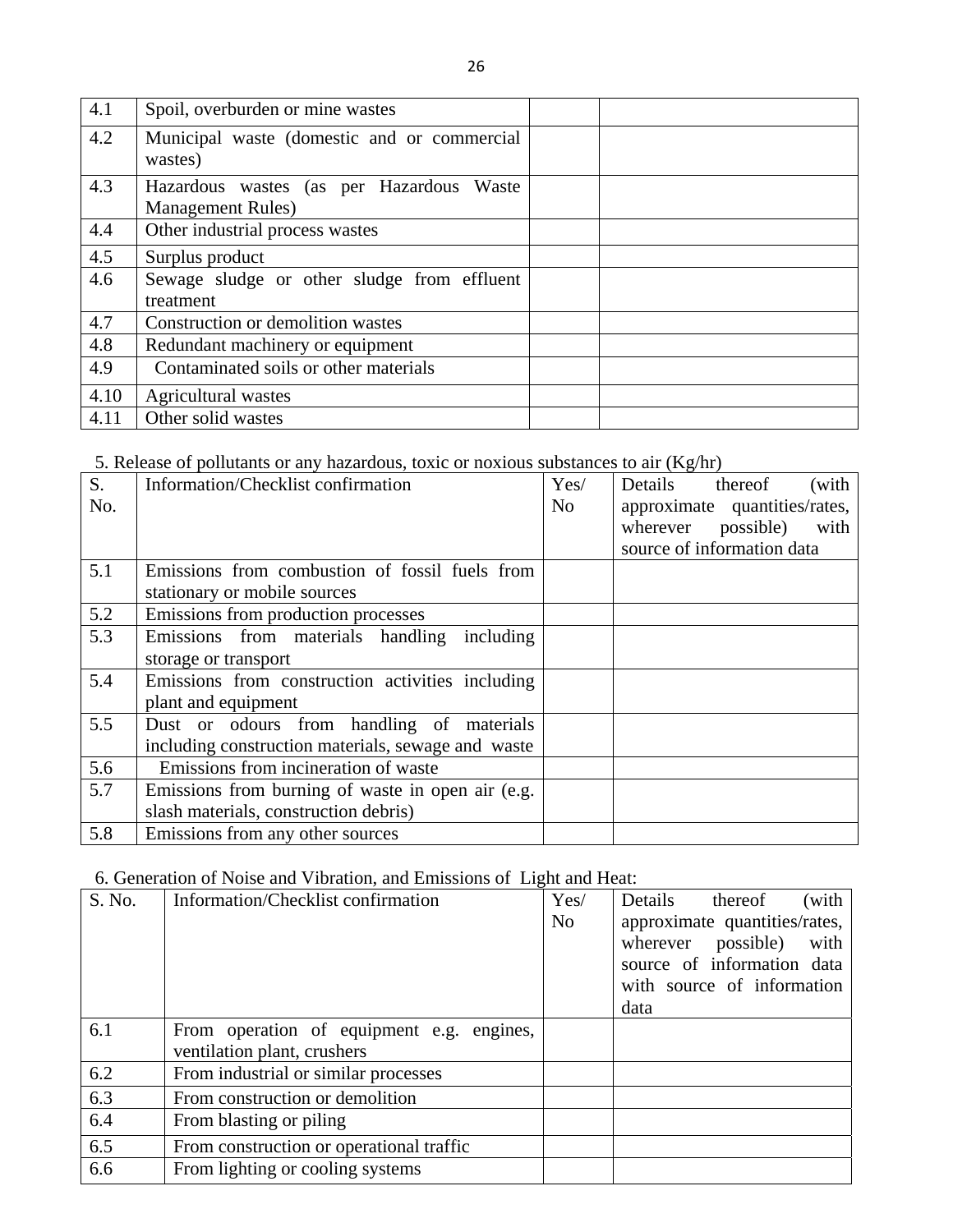| <u>. v</u> | From any other sources<br>.<br>$ -$ |  |
|------------|-------------------------------------|--|

7. Risks of contamination of land or water from releases of pollutants into the ground or into sewers, surface waters, groundwater, coastal waters or the sea:

| S.<br>No. | Information/Checklist confirmation                                                                            | Yes/<br>N <sub>o</sub> | Details<br>thereof<br>(with<br>approximate quantities/rates,<br>wherever possible) with source<br>of information data |
|-----------|---------------------------------------------------------------------------------------------------------------|------------------------|-----------------------------------------------------------------------------------------------------------------------|
| 7.1       | From handling, storage, use or spillage of<br>hazardous materials                                             |                        |                                                                                                                       |
| 7.2       | From discharge of sewage or other effluents to<br>water or the land (expected mode and place of<br>discharge) |                        |                                                                                                                       |
| 7.3       | By deposition of pollutants emitted to air into the<br>land or into water                                     |                        |                                                                                                                       |
| 7.4       | From any other sources                                                                                        |                        |                                                                                                                       |
| 7.5       | Is there a risk of long term build up of pollutants<br>in the environment from these sources?                 |                        |                                                                                                                       |

8. Risk of accidents during construction or operation of the Project, which could affect human health or the environment

| S.  | Information/Checklist confirmation                  | Yes/           | Details thereof (with approximate) |
|-----|-----------------------------------------------------|----------------|------------------------------------|
| No. |                                                     | N <sub>o</sub> | quantities/rates,<br>wherever      |
|     |                                                     |                | possible) with<br>οf<br>source     |
|     |                                                     |                | information data                   |
| 8.1 | From explosions, spillages, fires etc from storage, |                |                                    |
|     | handling, use or production of hazardous            |                |                                    |
|     | substances                                          |                |                                    |
| 8.2 | From any other causes                               |                |                                    |
| 8.3 | Could the project be affected by natural disasters  |                |                                    |
|     | causing environmental damage (e.g., floods,         |                |                                    |
|     | earthquakes, landslides, cloudburst etc)?           |                |                                    |

9. Factors which should be considered (such as consequential development) which could lead to environmental effects or the potential for cumulative impacts activities in the locality

| S. No. | Information/Checklist confirmation                                                                                            | Yes/<br>N <sub>0</sub> | Details thereof (with approximate)<br>quantities/rates,<br>wherever |  |  |
|--------|-------------------------------------------------------------------------------------------------------------------------------|------------------------|---------------------------------------------------------------------|--|--|
|        |                                                                                                                               |                        | possible)<br>with<br>source<br>οf                                   |  |  |
|        |                                                                                                                               |                        | information data                                                    |  |  |
| 9.1    | Lead to development of supporting.                                                                                            |                        |                                                                     |  |  |
|        | lities, ancillary development or development<br>stimulated by the project which could have<br>impact on the environment e.g.: |                        |                                                                     |  |  |
|        | infrastructure<br>Supporting<br>(roads,<br>power<br>supply, waste or waste water treatment, etc.)                             |                        |                                                                     |  |  |